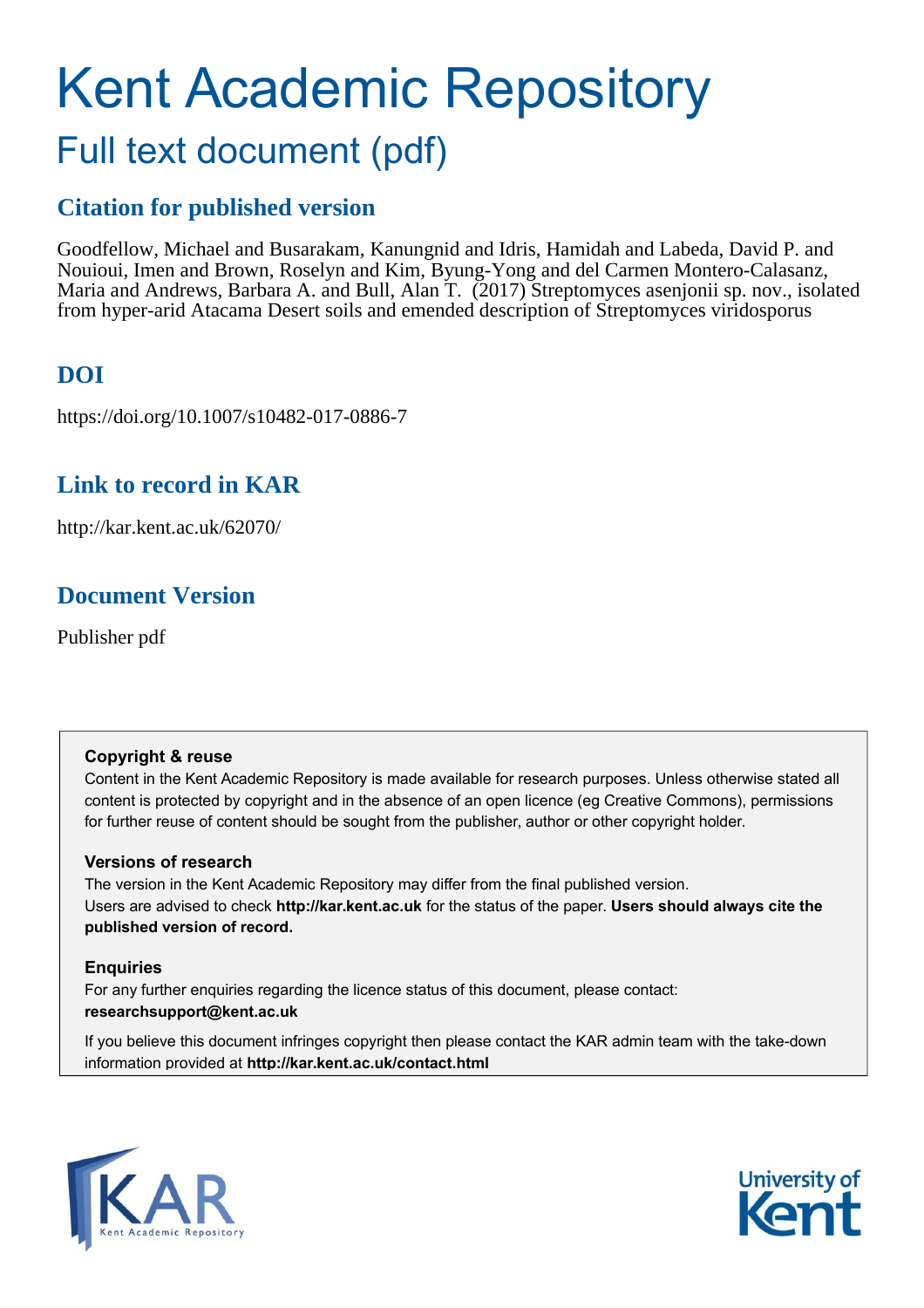#### ORIGINAL PAPER



## Streptomyces asenjonii sp. nov., isolated from hyper-arid Atacama Desert soils and emended description of Streptomyces viridosporus Pridham et al. 1958

Michael Goodfellow · Kanungnid Busarakam · Hamidah Idris · David P. Labeda · Imen Nouioui · Roselyn Brown · Byung-Yong Kim · Maria del Carmen Montero-Calasanz . Barbara A. Andrews . Alan T. Bull

Received: 10 February 2017 / Accepted: 5 May 2017 / Published online: 6 June 2017  $©$  The Author(s) 2017. This article is an open access publication

Abstract A polyphasic study was undertaken to establish the taxonomic status of *Streptomyces* strains isolated from hyper-arid Atacama Desert soils. Analysis of the 16S rRNA gene sequences of the isolates showed that they formed a well-defined lineage that was loosely associated with the type strains of several *Streptomyces* species. Multi-locus sequence analysis based on five housekeeping gene alleles showed that the strains form a homogeneous taxon that is closely related to the type strains of *Streptomyces ghanaensis* and *Streptomyces viridosporus*. Representative isolates were shown to have chemotaxonomic and morphological properties consistent with their classification in the genus *Streptomyces.* The isolates have many phenotypic features in common, some of which

Electronic supplementary material The online version of this article (doi[:10.1007/s10482-017-0886-7\)](http://dx.doi.org/10.1007/s10482-017-0886-7) contains supplementary material, which is available to authorized users.

M. Goodfellow ( $\boxtimes$ ) · K. Busarakam · H. Idris · I. Nouioui · R. Brown · M. del Carmen Montero-Calasanz School of Biology, Newcastle University, Ridley Building 2, Newcastle upon Tyne NE1 7RU, UK e-mail: m.goodfellow@ncl.ac.uk

#### D. P. Labeda

National Centre for Agricultural Utilization Research, USDA ARS, Peoria, IL 61614, USA

#### B.-Y. Kim

Chunlab Inc., Seoul Natural University, Gwanak-ro, Gwanak-gu, Seoul 151-742, Republic of Korea

distinguish them from *S. ghanaensis* NRRL B-12104<sup>T</sup> , their near phylogenetic neighbour. On the basis of these genotypic and phenotypic data it is proposed that the isolates be recognised as a new species within the genus *Streptomyces*, named *Streptomyces asenjonii* sp. nov. The type strain of the species is  $KNN35.1b<sup>T</sup>$ (NCIMB  $15082^T$  = NRRL B-65050<sup>T</sup>). Some of the isolates, including the type strain, showed antibacterial activity in standard plug assays. In addition, MLSA, average nucleotide identity and phenotypic data show that the type strains of S. *ghanaensis* and *S. viridosporus* belong to the same species. Consequently, it is proposed that the former be recognised as a heterotypic synonym of the latter and an emended description is given for *S. viridosporus*.

Keywords *Streptomyces* - Polyphasic taxonomy - Hyper-arid - Atacama Desert

A. T. Bull School of Biosciences, University of Kent, Canterbury, Kent CT2 7NJ, UK

B. A. Andrews

Centre for Biotechnology and Bioengineering (CeBiB), Department of Chemical Engineering and Biotechnology, University of Chile, Beauchef, 851 Santiago, Chile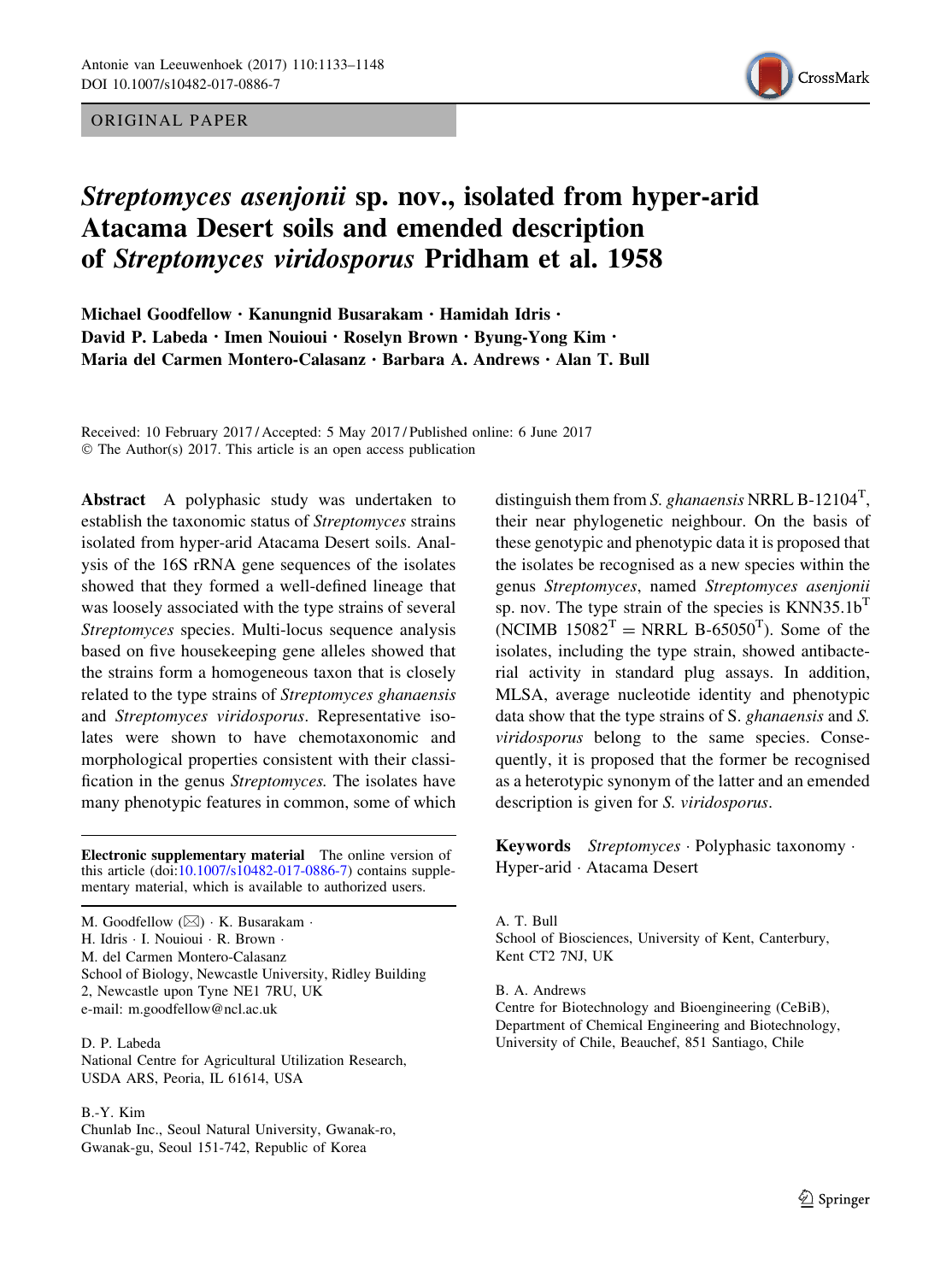#### Introduction

The prospect of isolating novel filamentous actinobacteria that synthesise new specialised metabolites is enhanced when bioprospecting strategies are focused on neglected and unexplored habitats (Hong et al. [2009;](#page-13-0) Tiwari and Gupta [2012](#page-15-0); Guo et al. [2015](#page-13-0)), including desert soils (Meklat et al. [2011;](#page-14-0) Boubetra et al. [2013](#page-13-0)). The most extensive surveys of culturable actinobacterial diversity in desert biomes have been concentrated on sites in the Atacama Desert in northern Chile, the driest non-polar desert on the planet (Bull and Asenjo [2013;](#page-13-0) Bull et al. [2016\)](#page-13-0). The application of a taxonomic approach to drug discovery (Goodfellow and Fiedler [2010\)](#page-13-0) has been effective in the isolation of putatively novel filamentous actinobacteria from Atacama Desert habitats, some of which produce novel natural products (Bull et al. [2016;](#page-13-0) Wichner et al. [2016](#page-15-0)). Indeed, polyphasic taxonomic studies on dereplicated actinobacteria isolated from hyper-arid and extreme hyper-arid Atacama Desert soils have led to the description of novel species of *Lechevalieria* (Okoro et al. [2010](#page-14-0)), *Lentzea* (Idris et al. [2017a\)](#page-13-0) and *Modestobacter* (Busarakam et al. [2016a\)](#page-13-0) and to the detection of rare thermophilic *Amycolatopsis* species (Busarakam et al. [2016b](#page-13-0)). In addition, several new *Streptomyces* species have been described (Santhanam et al. [2012a](#page-15-0), [b,](#page-15-0) [2013](#page-15-0); Idris et al. [2017b\)](#page-13-0), one of which, *Streptomyces leeuwenhoekii* (Busarakam et al. [2014\)](#page-13-0), encompasses strains that synthesise novel antibiotics (Nachtigall et al. [2011](#page-14-0); Rateb et al. [2011a,](#page-14-0) [b\)](#page-14-0) and chaxapeptin, a new lasso peptide (Elsayed et al. [2015\)](#page-13-0).

The present study was designed to establish the taxonomic position of several closely related Atacama Desert streptomycetes. These strains were the subject of a polyphasic taxonomic study which showed that they belong to a new species, *Streptomyces asenjonii* sp. nov.

#### Materials and methods

Isolation, maintenance and cultivation of strains

Isolates KNN6.11a,  $KNN35.1b^{T}$ , KNN35.2b, KNN48.3e and KNN83.e were recovered from a hyper-arid soil collected in 2012 by one of us (ATB) from the Chaxa de Laguna, Salar de Atacama near

Tocanão (23°17'33"S, 68°10'99"W at 2219 m above sea level), using the dilution plate procedure described by Okoro et al. ([2009\)](#page-14-0). The strains were isolated on Gauze's No.1 agar (KNN6.11a) (Zakharova et al.  $2003$ ), humic acid-vitamin agar (KNN35.1b<sup>T</sup>, KNN35.2b) (Hayakawa and Nonomura [1987](#page-13-0)) and SM1 agar (KNN48.3e, KNN83.e) (Tan et al. [2006\)](#page-15-0) following incubation for 14 days at 28  $^{\circ}$ C. Similarly, the final strain, KNN42.f, was isolated from a starch-casein agar plate (Küster and Williams [1964\)](#page-14-0) following inoculation with a suspension of an extreme hyperarid soil collected by ATB in 2010 from the Yungay core region of the Atacama Desert  $(24^{\circ}06'18.6''S,$  $70^{\circ}01'55.6''$ W at 1016 m asl). These strains, together with *Streptomyces ghanaensis* NRRL B12104<sup>T</sup> (Wall-häuser et al. [1965](#page-15-0)), were maintained on yeast extract malt extract agar (International *Streptomyces* Project [ISP2] medium., Shirling and Gottlieb [1966\)](#page-15-0) and as suspensions of spores and hyphal fragments in 20%, v/v glycerol at  $-20$  and  $-80$  °C. Biomass samples for most of the chemotaxonomic analyses and for the 16S rRNA gene sequencing studies were prepared in shake flasks (180 revolutions per minute) of ISP 2 broth after incubation at 28  $\degree$ C for 14 days and washed twice in distilled water. Cells for the chemotaxonomic analyses were freeze-dried and those for the sequencing studies stored at room temperature. Biomass preparations for the fatty acid analyses were harvested from shake flasks of Tryptic Soy broth (Difco) following incubation at 28  $\degree$ C for 7 days.

#### Phylogenetic analysis

16S rRNA gene sequencing. Genomic DNA extraction, PCR-mediated amplification of 16S rRNA genes and purification of the resultant products were carried out on all of the isolates using the procedures described by Kim and Goodfellow ([2002](#page-13-0)). Identification of phylogenetic neighbours and calculation of pairwise 16S rRNA gene sequence similarities were achieved using the EzTaxon-e server [\(http://www.](http://www.ezbiocloud.net/taxonomy) [ezbiocloud.net/taxonomy](http://www.ezbiocloud.net/taxonomy); Yoon et al. [2017](#page-15-0)) and the resultant sequences aligned using the CLUSTAL W algorithm from the MEGA 6 software package (Tamura et al. [2013](#page-15-0)). Phylogenetic analyses using the maximum-likelihood (ML) (Felsenstein [1981\)](#page-13-0) and maximum-parsimony (MP) algorithms (Fitch [1971\)](#page-13-0) were also realised using the GGDC web server (Meier-Kolthoff et al. [2013a](#page-14-0)) of the DSMZ phylogenomics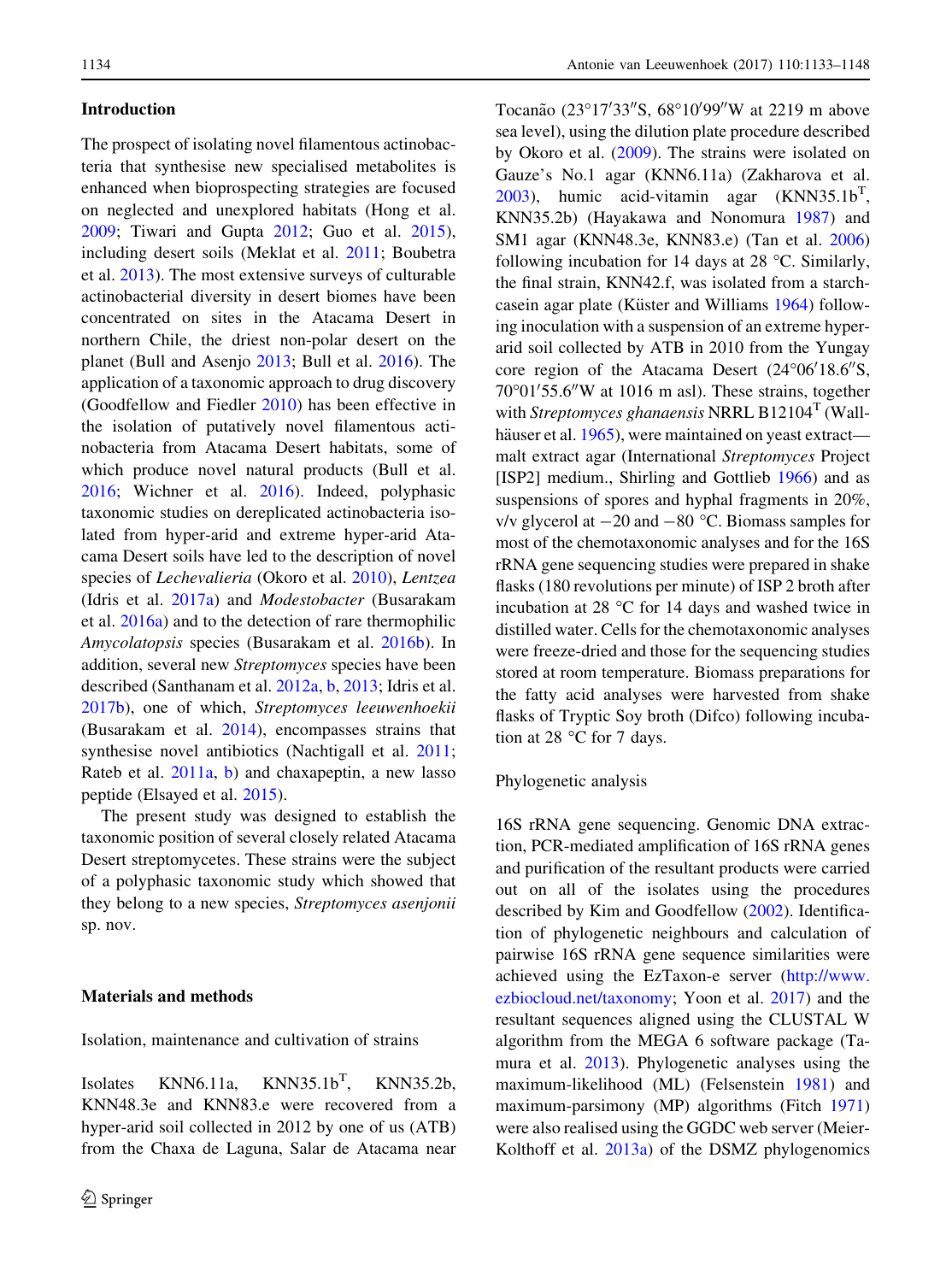pipeline (Meier-Kolthoff et al. [2014\)](#page-14-0) adapted to single genes available at <http://ggdc.dsmz.de/>. ML and MP trees were inferred from the alignment with RAxML (Stamatakis [2014](#page-15-0)) and TNT (Goloboff et al. [2008](#page-13-0)), respectively. The topologies of the resultant trees were evaluated by bootstrap analyses (Felsenstein [1985\)](#page-13-0) based on 1000 replicates used in conjunction with treebisection-and-reconnection branch swapping and ten additional random sequence replicates for MP and rapid bootstrapping in conjunction with the auto MRE bootstopping criterion (Pattengale et al. [2010\)](#page-14-0) for ML. The trees were rooted using the 16S rRNA gene sequence of *Streptomyces albus* subspecies *albus*  $DSM$  40317<sup>T</sup> (GenBank accession number AJ621602). The  $X^2$  test implemented in PAUP\* (Swofford [2002](#page-15-0)) was used to check for compositional bias. Pairwise sequence similarities were calculated using the method recommended by Meier-Kolthoff et al. [\(2013b](#page-14-0)) for 16S rRNA genes and a multiple sequence alignment was created with MUSCLE (Edgar [2004\)](#page-13-0).

Multi-locus sequence analysis. Genomic DNA extracted from each of the isolates following growth in ISP2 broth at 28  $\degree$ C was purified, as described by Idris et al. ([2017a](#page-13-0)). The housekeeping genes used in previous analyses on streptomycetes (Busarakam et al. [2014;](#page-13-0) Labeda et al. [2017;](#page-14-0) Idris et al. [2017b](#page-13-0); Labeda [2016\)](#page-14-0), namely *atpD* (ATP synthase F1, beta subunit), *gyrB* (DNA *gyrB* subunit), *rpoB* (RNA polymerase beta subunit), *recA* (recombinase A) and *trpB* (tryptophane B, beta subunit), were amplified, sequenced, purified, deposited in the GenBank database and organised using the Bacterial Isolate Genome Sequence Database BIGSdb version 1.15.4 on the ARS Microbial Genome Sequence Database server [\(http://199.133.98.43\)](http://199.133.98.43). The sequences of the protein loci of the strains were aligned with one another and with those of their close neighbours and phylogenetic relationships established using the ML algorithm after Idris et al. [\(2017a\)](#page-13-0). Pairwise distances between the sequences of each locus were established using the Kimura two-parameter model (Kimura [1980\)](#page-14-0). Strain pairs having MLSA evolutionary distances  $\leq 0.007$ were considered conspecific based on the cut-off point empirically determined by Rong and Huang  $(2012, 2014)$  $(2012, 2014)$  $(2012, 2014)$  $(2012, 2014)$ , a value that corresponds to the  $70\%$ DNA:DNA threshold recommended for the delineation of prokaryotic species by Wayne et al. ([1987\)](#page-15-0).

Draft genome preparation and ANI calculations

The draft genome sequence of *Streptomyces viridosporus* NRRL 2414<sup>T</sup> was prepared following the protocol outlined in Labeda et al. [\(2016](#page-14-0)) with the exception that CLCbio Genomic Workbench Version 9.5.3 (CLCbio; Boston, MA) was used for contig trimming and *de novo* assembly. This Whole Genome Shotgun project has been deposited at DDBJ/EMBL/ GenBank under the accession MSGP00000000.

The draft genome sequence of NRRL  $2414<sup>T</sup>$  was compared with the draft genomes sequences of *S. viridosporus* T7A (Genbank accession number AJFD00000000), *S. ghanaensis* ATCC 14672<sup>T</sup> (Gen-Bank accession number ABYA00000000), *Streptomyces hirsutus* NRRL B-3713<sup>T</sup> (GenBank accession number LIQT00000000), and *Streptomyces cyanoalbus*  $NRRLB - 3040<sup>T</sup>$  (GenBank accession number LIPS0000 0000) obtained from Genbank utilising the calculate\_ani.py script [\(https://github.com/widdowquinn/srip](https://github.com/widdowquinn/sripts/blob/master/bioinformatics/calculate_ani.py) [ts/blob/master/bioinformatics/calculate\\_ani.py\)](https://github.com/widdowquinn/sripts/blob/master/bioinformatics/calculate_ani.py) which implements the methods described by Goris et al. [\(2007\)](#page-13-0) and Richter and Rosselló-Móra ([2009](#page-14-0)), with results shown in Supplemental Table S1.

Chemotaxonomy and morphology

Isolates  $KNN35.1b<sup>T</sup>$  and  $KNN35.2b$  were examined for spore chain arrangement and spore-surface ornamentation following growth on oatmeal agar (ISP 3 medium; Shirling and Gottlieb [1966](#page-15-0)) for 14 days at  $28 \text{ °C}$ , by scanning electron microscopy (Cambridge) 240 instrument), using the protocol described by O'Donnell et al. [\(1993](#page-14-0)). Key chemotaxonomic markers were sought using standard chromatographic procedures. All of the isolates were examined for isomers of diaminopimelic acid  $(A_2pm)$  after Staneck and Roberts ([1974\)](#page-15-0). Strains  $KNN35.1b<sup>T</sup>$  and KNN35.2b were analysed for menaquinone, whole cell sugar and polar lipid composition using the procedures described by Collins et al. ([1985](#page-13-0)), Lechevalier and Lechevalier [\(1970](#page-14-0)) and Minnikin et al. [\(1984](#page-14-0)), respectively. *S. ghanaensis* NRRL  $B-12104<sup>T</sup>$ , the close phylogenetic neighbour of the isolates, was included in the sugar and polar lipid analyses. Fatty acids of representative isolates, namely strains  $KNN35.1b<sup>T</sup>$ ,  $KNN35.2b$  and  $KNN42.f$ , and the *S. ghanaensis* type strain, were extracted, methylated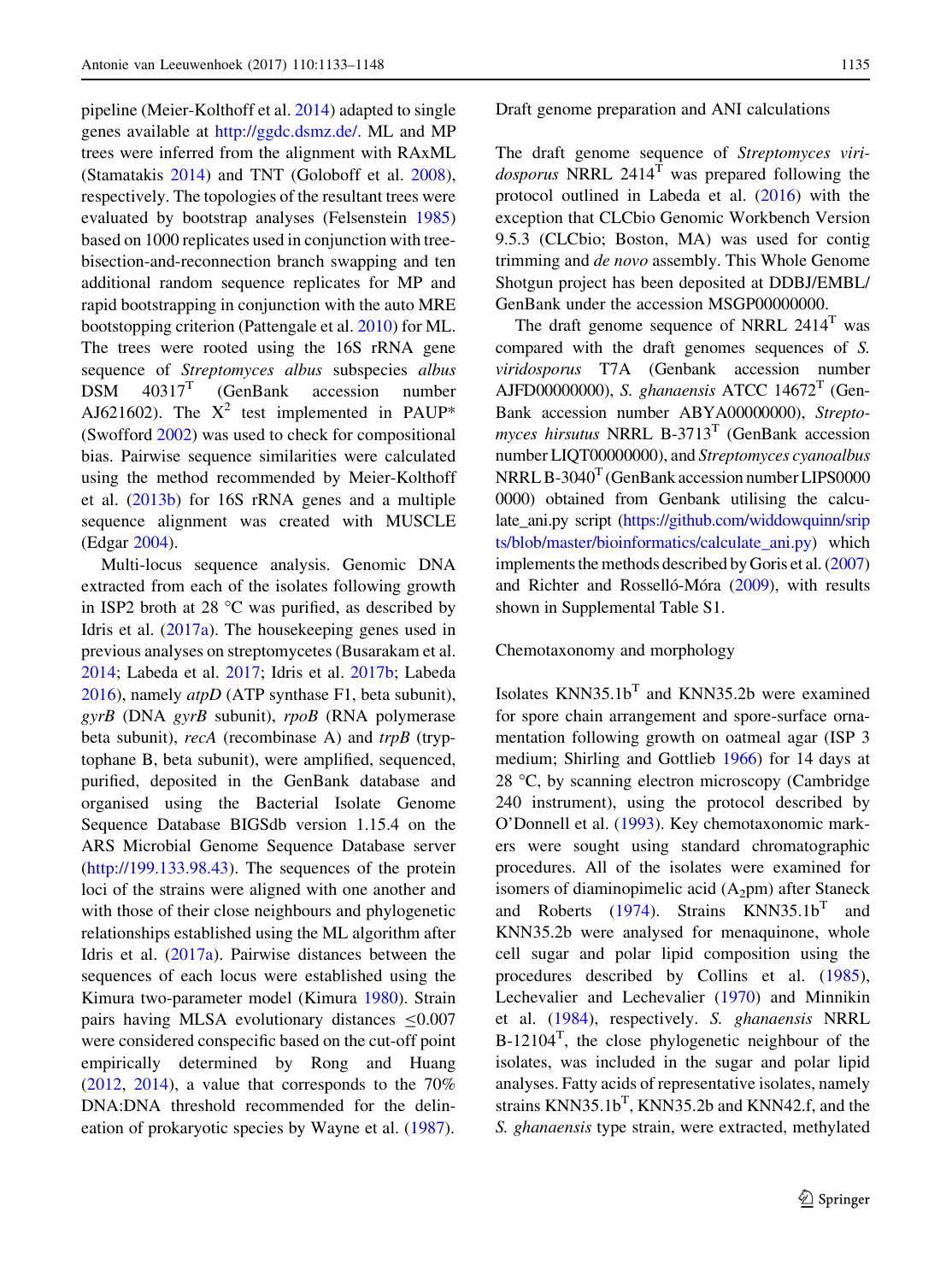<span id="page-4-0"></span>and analysed using the established Sherlock Microbial Identification (MIDI) system and the ACTIN version 6 database (Sasser [1990\)](#page-15-0).

#### Cultural characteristics

The cultural properties of the isolates were recorded on tryptone-yeast extract, yeast extract-malt extract, inorganic salts-starch, glycerol-asparagine, peptoneyeast extract-iron and tyrosine agar plates (ISP media 1-7, Shirling and Gottlieb [1966\)](#page-15-0) after 14 days at 28 °C. Aerial and substrate mycelial colours and those of diffusible pigments were determined by comparison against chips from the Inter-Society Colour Council-National Bureau of Standard Colour charts (Kelly [1964\)](#page-13-0).

#### Phenotypic tests

The isolates and *S. ghanaensis* NRRL B-12104<sup>T</sup> were examined for standard biochemical, degradative and physiological characteristics after Williams et al. [\(1983](#page-15-0)) and enzyme profiles determined using API-ZYM kits (BioMerieux) employing a standardised inoculum corresponding to 5 on the McFarland scale (Murray et al. [1999](#page-14-0)) and the protocol provided by the manufacturer. The oxidation of carbon sources and resistance to inhibitory compounds were determined using GENIII microplates in an Omnilog device (Biolog Inc., Haywood, USA). The microplates were inoculated with cell suspensions made in a 'gelling' inoculating fluid at a cell density of 98% transmittance with a run time of 7 days in phenotypic microarray mode at 28  $\degree$ C. The exported data were analysed using the opm package for R version 1.0.6. (Vaas et al. [2012,](#page-15-0) [2013](#page-15-0)). The Biolog tests were carried out in duplicate.

#### Antibacterial sensitivity assays

Four of the isolates, strains KNN6.11a, KNN35.1b<sup>T</sup>, KNN35.2b and KNN83.e, were examined for their ability to inhibit the growth of wild type strains of *Bacillus subtilis, Escherichia coli, Pseudomonas fluorescens* and *Staphylococcus aureus* using a standard plug assay (Fiedler [2004\)](#page-13-0). The isolates were grown on yeast extract-malt extract sloppy agar (0.8%, w/v agar) for 14 days at 30  $\degree$ C and then plugs were transferred to nutrient agar plates which had been inoculated with

 $100 \mu l$  of the wild type strains grown overnight in lysogeny broth. The inoculated plates were incubated overnight and then examined for the presence of inhibition zones around the agar plugs.

#### Results and discussion

The six strains isolated from the hyper-arid and extreme hyper-arid Atacama Desert soils were shown to form a well delineated subclade in the *Streptomyces* 16S rRNA gene tree, a relationship that was supported by all of the tree-making algorithms and by a 78% bootstrap value (Fig. 1). The isolates were found to share 16S rRNA gene sequence similarities within the range 99.85–100%, which corresponds to up to 3 nucleotide (nt) differences at 1373 locations. The strains were seen to be closely related to the type strains of *Streptomyces gancidicus* DSM 40935 (99.57– 99.64% similarity), *Streptomyces pseudogriseolus* DSM 40026<sup>T</sup> (99.49–99.58% similarity), *Streptomyces capillispiralis* DSM 41695<sup>T</sup> (99.49–99.57% similarity), *Streptomyces werraensis* DSM 40486<sup>T</sup> (99.34–99.51% similarity), *Streptomyces minutiscleroticus* DSM  $40301<sup>T</sup>$  (99.05–99.15% similarity) and *Streptomyces cellulosae* DSM 40362<sup>T</sup> (99.35–99.50% similarity). These data suggest that the Atacama Desert isolates are not particularly closely related to any of their near phylogenetic neighbours in the *Streptomyces* 16S rRNA gene tree.

The isolates were found to belong to a distinct and homogeneous lineage in the *Streptomyces* MLSA gene tree based on concatenated partial sequences of the five housekeeping genes, a result supported by a 100% bootstrap value (Fig. [2\)](#page-5-0). The MLSA evolutionary distances between the isolates ranged from\0.000 to 0.001 (Table [1\)](#page-6-0), that is, well within the species level threshold of  $\leq 0.007$  proposed by Rong and Huang [\(2012](#page-14-0), [2014\)](#page-15-0). Members of this well delineated taxon were found to be closely related to the type strains of *S. ghanaensis* DSM 40746<sup>T</sup> and *S. viridosporus* DSM  $40243<sup>T</sup>$  (Pridham et al. [1958](#page-14-0)), albeit with MLSA distances well above the species cut-off point (Table [1](#page-6-0)). These results provide further evidence of the value of MLSA sequence analyses in clarifying the subgeneric relationships of *Streptomyces* (Guo et al. [2008;](#page-13-0) Rong and Huang [2010](#page-14-0), [2012](#page-14-0), [2014](#page-15-0); Busarakam et al. [2014;](#page-13-0) Idris et al. [2017b](#page-13-0); Labeda et al. [2014](#page-14-0), [2017;](#page-14-0) Labeda [2016](#page-14-0)). The *S. ghanaensis* and *S. viridosporus*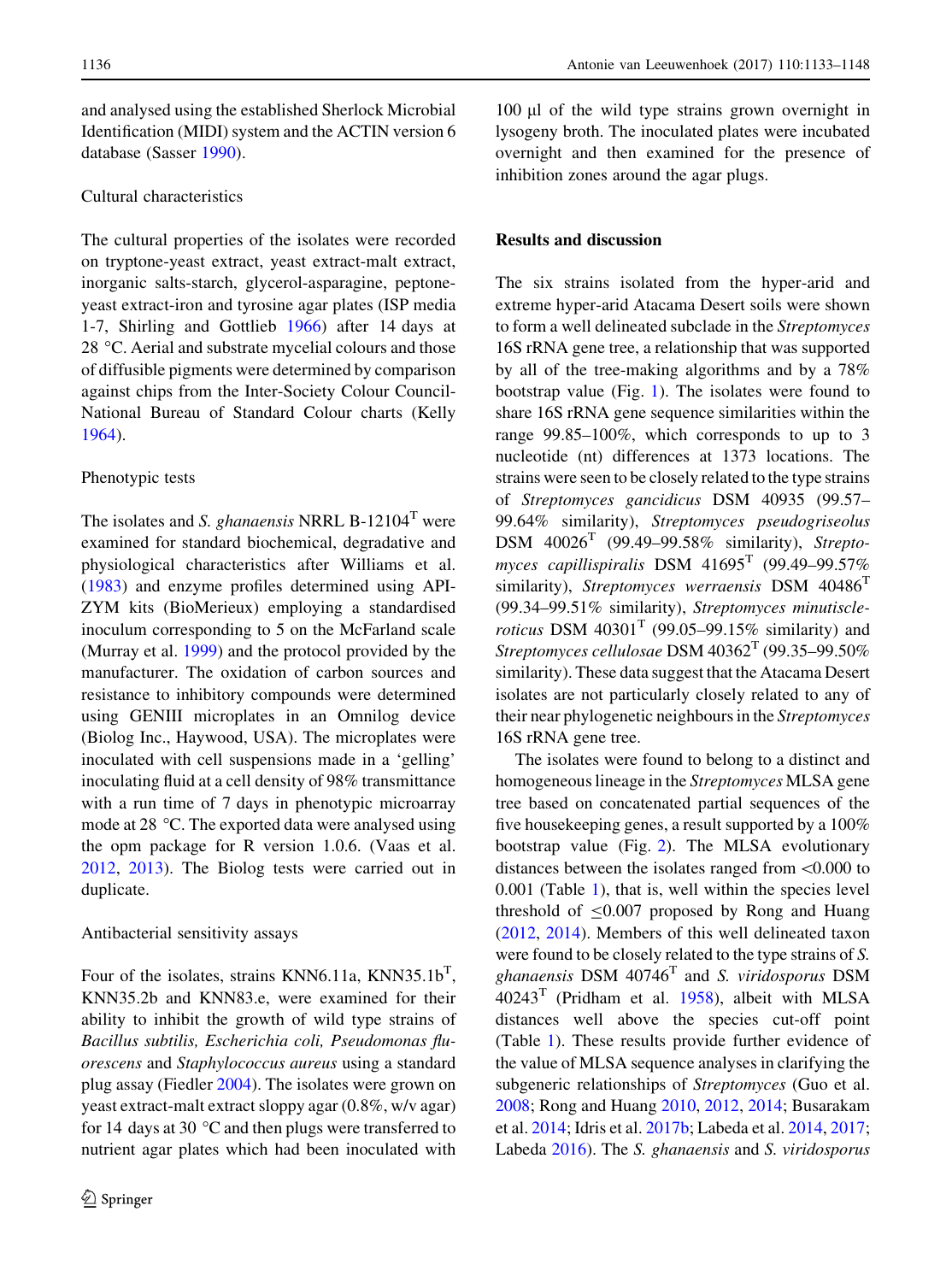<span id="page-5-0"></span>

Fig. 1 Maximum-likelihood phylogenetic tree based on 16S rRNA sequences showing relationships between isolates KNN6.11a, KNN 35.1b, KNN 35.2b, KNN 42.f, KNN 48.3, and KNN83.e and between them and the type strains of the most closely related *Streptomyces* species, the tree was inferred using

strains formed a well-supported subclade in the 16S rRNA gene tree (Fig. [1\)](#page-4-0) but were not particularly closely related (99.5% sequence similarity, 19 nt differences), results that are clearly more apparent than real given the corresponding MLSA data.

The isolates were shown to form extensively branched substrate mycelia bearing aerial hyphae, to contain  $LL-A_2$ pm as the wall diamino acid and exhibited good growth on all of the ISP media, notably on oatmeal and yeast extract-malt extract agar (Table [2](#page-9-0)). In general, the substrate mycelia were observed to be grey to yellowish white and the aerial spore mass greyish yellow or bright orange yellow, as

the  $GTR + GAMMA$  model. The branches are scaled in terms of the expected number of substitutions per site. The numbers above the branches are support values when larger than 60% from ML (*left*) and MP (*right*) bootstrapping

were the diffusible pigments. Isolates  $KNN35.1b<sup>T</sup>$  and KNN35.2b were seen to form open spirals of hairy ornamented surfaced spores, as shown in Fig. [3.](#page-9-0) These isolates and *S. ghanaensis* NRRL B-12104<sup>T</sup>, their close phylogenetic neighbour, were found to have glucose, mannose, ribose and xylose in whole organism hydrolysates, whilst the *S. ghanaensis* strain was also found to contain galactose. The polar lipid patterns of these strains showed the presence of diphosphatidylglycerol, glycophospholipid, phosphatidylethanolamine, phosphatidylglycerol, phosphatidylinositol and a number of unidentified components, as shown in Figure S1. The predominant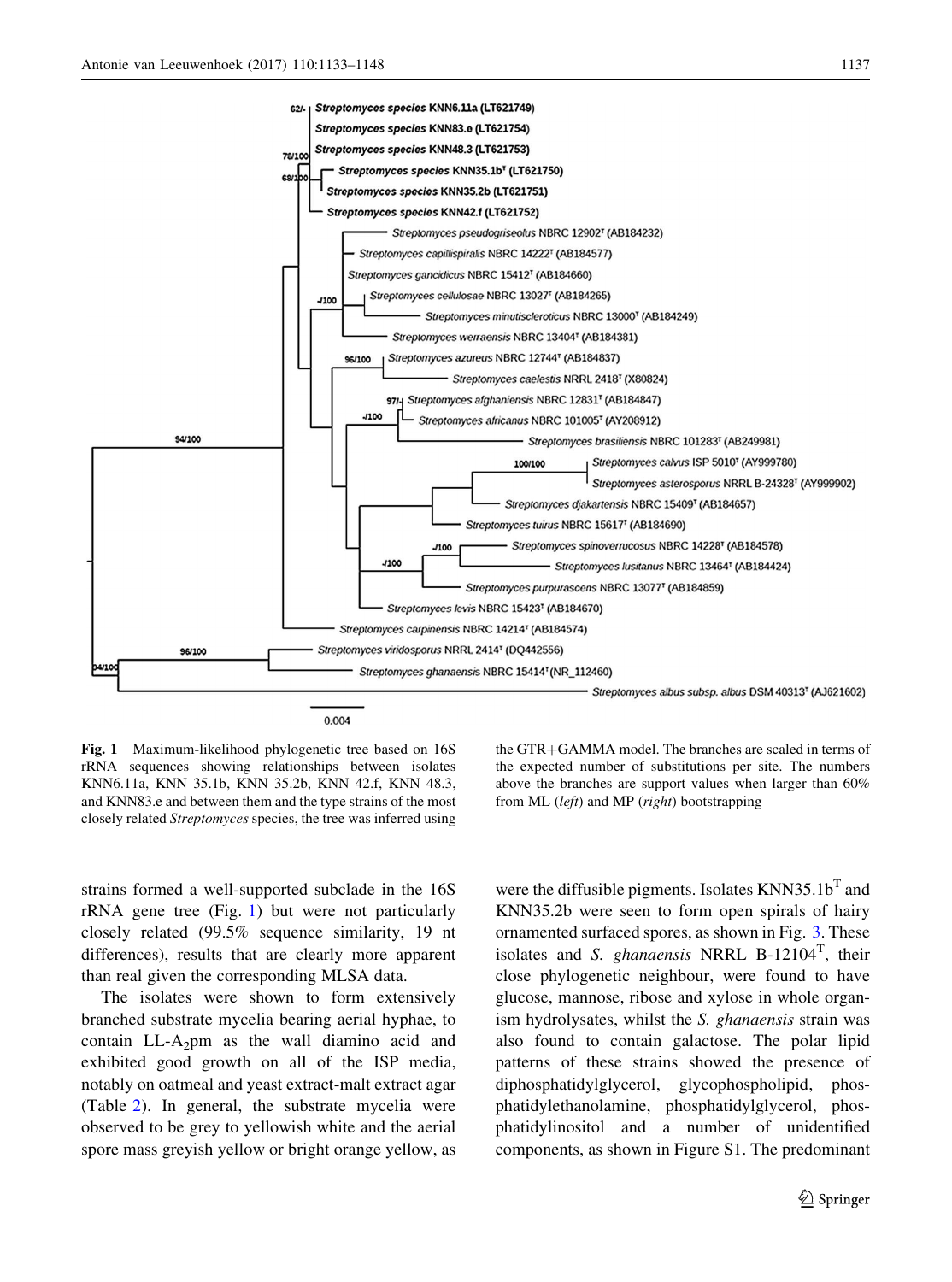<span id="page-6-0"></span>Fig. 2 Subtree from the *Streptomyces* phylogenetic tree inferred from concatenated partial sequences of the housekeeping genes *atpD, gyrB, recA, rpoB* and *trpB* in IQ-Tree version 1.4.2 (Nguyen et al. [2015\)](#page-14-0) as described by Labeda et al. [\(2017](#page-14-0)). Bootstrap values less than 95% were omitted as suggested by the IQ-Tree developers. *Bar scale* reflects number of substitutions per site



isoprenologs seen in isolates KNN35.1b and KNN35.2b<sup>T</sup> were identified as MK9 (H<sub>6</sub>) ( $\sim$ 35%), MK9 (H<sub>8</sub>) ( $\sim$ 30%) and MK9 (H<sub>4</sub>) ( $\sim$ 10%). All of these properties are consistent with the classification of the isolates in the genus *Streptomyces* (Kämpfer [2012;](#page-13-0) Idris et al. [2017b](#page-13-0)). Complex mixtures of saturated and branched chain fatty acids were found in the representative isolates and in the type strain of *S. ghanaensis* (Table [3](#page-10-0)). The predominant components in all of these organisms were found to be *anteiso*–  $C_{15:0}$  (11.5–17.8%) and *iso*– $C_{16:0}$  (21.3–32.6%); quantitative differences were seen in these and other components while some of the minor fatty acids were discontinuously distributed, as exemplified by the presence of *anteiso*-C<sub>17:1</sub> and C<sub>17:1</sub> *cis*9 in the *S*. *ghanaensis* type strain and *anteiso*-C18:0 amongst the isolates.

Identical results were obtained for nearly all of the duplicated strains included in the phenotypic tests, whilst the exceptions were a few of the carbon source features recorded from the GENIII microplates (Table [4](#page-11-0)). It can also be seen from Table [4](#page-11-0) that the isolates can be distinguished from one another showing that they are not clones. In addition, several properties distinguished all of the isolates from the type strain of *S. ghanaensis* (Table [4\)](#page-11-0). Thus, only the Atacama isolates produced *N*-acetyl-β-glucosaminidase, oxidised <sup>L</sup>-arginine, butyric acid, <sup>L</sup>-*keto*-butryric acid, citric acid, <sup>D</sup>-and <sup>L</sup>-fucose and <sup>D</sup>-sorbitol and grew in the presence of 4%, w/v sodium chloride, potassium tellurite and rapamycin SV and at 10 °C. In contrast, only *S*. *ghanaensis* NRRL B-12104<sup>T</sup> oxidised *N*-acetyl-b-Dmannosamine, *N*-acetyl-neuraminic acid and D-glucuronic acid. It is also apparent from Table [4](#page-11-0) that all of the strains have many phenotypic properties in common.

Isolates  $KNN35.1b<sup>T</sup>$  and  $KNN35.2b$  were found to inhibit the growth of the wild type strains of *B. subtilis,*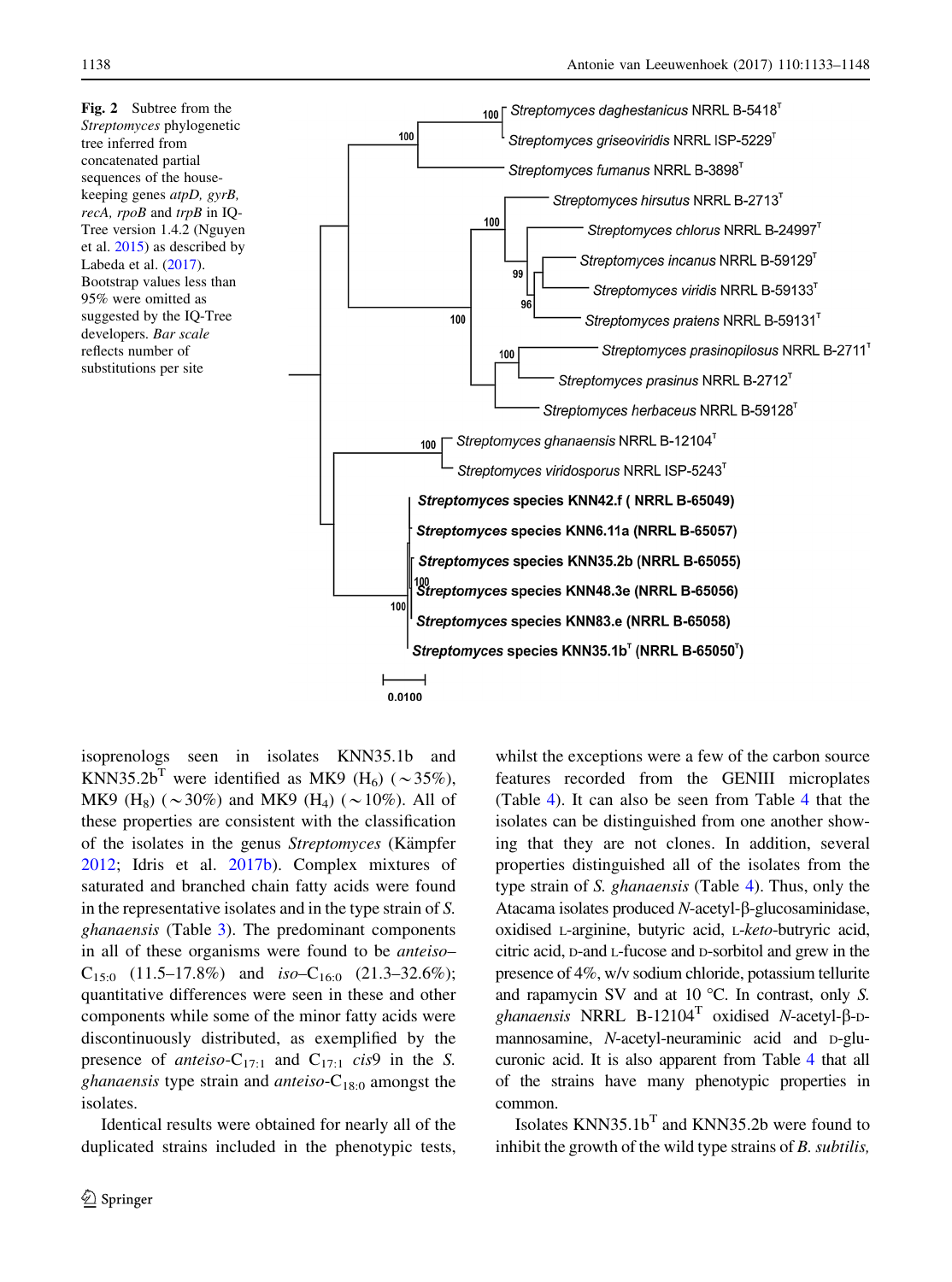|                                                           | MLSA (Kimura 2-parameter) distance |       |                   |                          |                          |                          |       |                   |       |  |
|-----------------------------------------------------------|------------------------------------|-------|-------------------|--------------------------|--------------------------|--------------------------|-------|-------------------|-------|--|
| S. daghestanicus<br>NRRL $B-5418$ <sup>T</sup>            | $\overline{\phantom{0}}$           |       |                   |                          |                          |                          |       |                   |       |  |
| S. griseoviridis<br>NRRL ISP-5229T                        | 0.001                              |       |                   |                          |                          |                          |       |                   |       |  |
| S. fumanus<br>NRRL $B-3898$ <sup>T</sup>                  | 0.034                              | 0.034 | $\qquad \qquad -$ |                          |                          |                          |       |                   |       |  |
| S. hirsutus<br>NRRL $B-2713$ <sup>T</sup>                 | 0.060                              | 0.060 | 0.062             | $\overline{\phantom{0}}$ |                          |                          |       |                   |       |  |
| S. chlorus<br>NRRL B-24997 <sup>T</sup>                   | 0.064                              | 0.063 | 0.064             | 0.024                    | $\overline{\phantom{0}}$ |                          |       |                   |       |  |
| S. incanus<br>NRRL B-59129 <sup>T</sup>                   | 0.063                              | 0.063 | 0.060             | 0.021                    | 0.019                    | $\overline{\phantom{0}}$ |       |                   |       |  |
| S. viridis<br>NRRL B-59133 $T$                            | 0.063                              | 0.063 | 0.062             | 0.016                    | 0.021                    | 0.016                    |       |                   |       |  |
| S. pratens<br>NRRL B-59131 $^T$                           | 0.063                              | 0.063 | 0.065             | 0.023                    | 0.021                    | 0.016                    | 0.021 | $\qquad \qquad -$ |       |  |
| S. prasinopilosus<br>NRRL $B-2711$ <sup>T</sup>           | 0.058                              | 0.058 | 0.058             | 0.039                    | 0.038                    | 0.040                    | 0.043 | 0.041             |       |  |
| S. herbaceous<br>NRRL B-59128 <sup>T</sup>                | 0.060                              | 0.060 | 0.058             | 0.029                    | 0.032                    | 0.026                    | 0.031 | 0.031             | 0.027 |  |
| S. prasinus<br>NRRL $B-2712$ <sup>T</sup>                 | 0.058                              | 0.058 | 0.056             | 0.030                    | 0.035                    | 0.036                    | 0.035 | 0.036             | 0.023 |  |
| S. ghanaensis<br>NRRL $B-12104$ <sup>T</sup>              | 0.052                              | 0.051 | 0.052             | 0.052                    | 0.056                    | 0.057                    | 0.054 | 0.060             | 0.059 |  |
| S. viridosporus<br>NRRL ISP-5243 $T$                      | 0.051                              | 0.051 | 0.053             | 0.050                    | 0.055                    | 0.056                    | 0.054 | 0.058             | 0.057 |  |
| S. species KNN35.1b <sup>T</sup><br>(NRRL $B-65050^{T}$ ) | 0.043                              | 0.043 | 0.043             | 0.051                    | 0.055                    | 0.054                    | 0.051 | 0.058             | 0.055 |  |
| S. species KNN42.f<br>(NRRL B-65049)                      | 0.044                              | 0.043 | 0.043             | 0.051                    | 0.055                    | 0.055                    | 0.052 | 0.059             | 0.055 |  |
| S. species KNN35.2b<br>(NRRL B-65055)                     | 0.045                              | 0.044 | 0.044             | 0.052                    | 0.056                    | 0.056                    | 0.053 | 0.060             | 0.056 |  |

Antonie van Leeuwenhoek (2017) 110:1133–1148

Antonie van Leeuwenhoek (2017) 110:1133-1148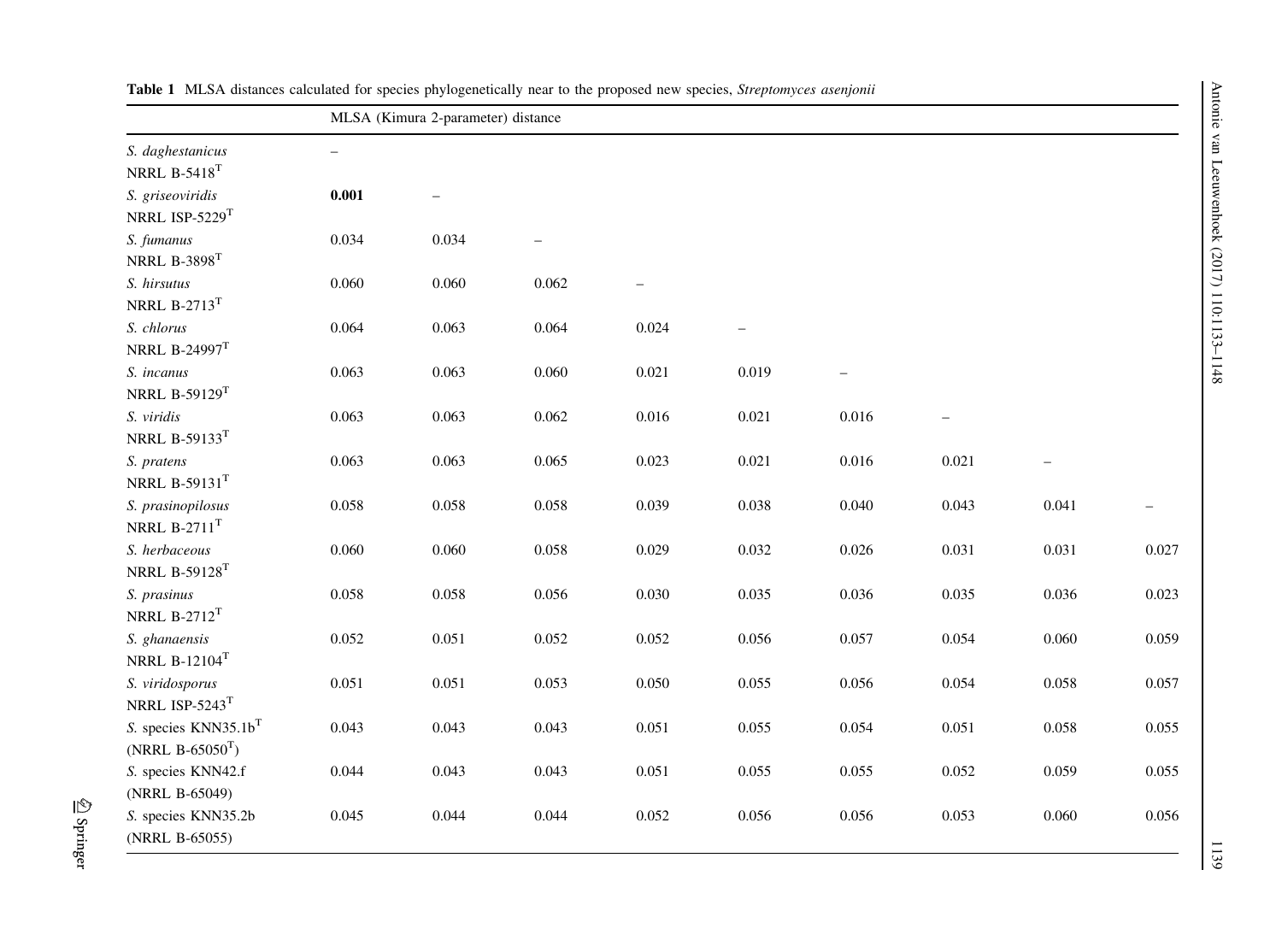#### Table 1 continued

|                                       |                                                                 | MLSA (Kimura 2-parameter) distance |       |       |       |       |       |       |       |  |  |
|---------------------------------------|-----------------------------------------------------------------|------------------------------------|-------|-------|-------|-------|-------|-------|-------|--|--|
| S. species KNN48.3e<br>(NRRL B-65056) | 0.044                                                           | 0.044                              | 0.043 | 0.051 | 0.056 | 0.055 | 0.052 | 0.059 | 0.056 |  |  |
| S. species KNN6.11a<br>(NRRL B-65057) | 0.044                                                           | 0.044                              | 0.043 | 0.051 | 0.056 | 0.055 | 0.052 | 0.059 | 0.056 |  |  |
| S. species KNN83.e<br>(NRRL B-65058)  | 0.044                                                           | 0.044                              | 0.043 | 0.051 | 0.056 | 0.055 | 0.052 | 0.059 | 0.056 |  |  |
|                                       | $\mathbf{v}$ and $\mathbf{v}$ and $\mathbf{v}$ and $\mathbf{v}$ | $\sim$                             |       |       |       |       |       |       |       |  |  |

MLSA (Kimura 2-parameter) distance

| S. daghestanicus               |
|--------------------------------|
| NRRL $B-5418$ <sup>T</sup>     |
| S. griseoviridis               |
| NRRL ISP-5229 $T$              |
| S. fumanus                     |
| <b>NRRL B-3898<sup>T</sup></b> |
| S. hirsutus                    |

NRRL B-1210 $4^{\text{T}}$ 

| S. herbaceous           |  |
|-------------------------|--|
| NRRL B-59128 $^{\rm T}$ |  |

| S. prasinus                | 0.020 | -     |
|----------------------------|-------|-------|
| NRRL $B-2712$ <sup>T</sup> |       |       |
| S. ghanaensis              | 0.056 | 0.053 |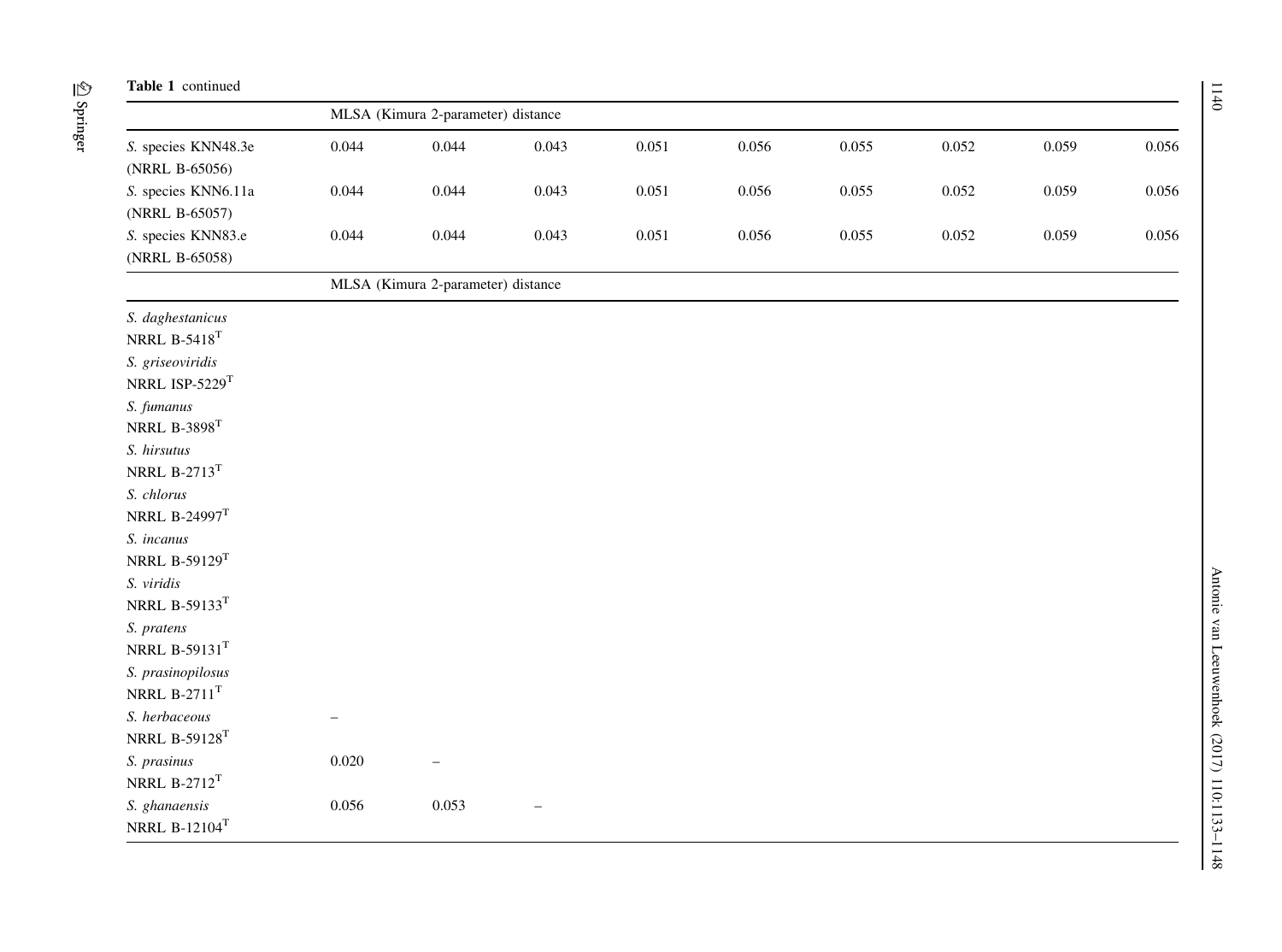$0.001$ 

*E. coli, P. fluorescens* and *S. aureus*, whilst isolates KNN6.11a and KNN83.b only inhibited the growth of the *B. subtilis*strains; in all cases inhibition zones were extensive ranging from 13 to 24 mm.

It can be concluded that the six isolates from the hyper-arid Atacama Desert soils have identical or almost identical 16S rRNA and MLSA gene sequences and share many phenotypic features in common, some of which distinguish them from the type strain of *S. ghanaensis*, their close phylogenetic neighbour in the *Streptomyces* MLSA gene tree generated from the five housekeeping genes. It is, therefore, proposed that the isolates be recognised as a new species within the genus *Streptomyces,* named *Streptomyces asenjonii* sp. nov. It seems likely that *S. asenjonii* strains are common in hyper-arid Atacama Desert soils as additional isolates from the Salar de Atacama sampling site show the same aerial/substrate mycelial and diffusible pigment colours as the current isolates when grown on oatmeal agar. Colour groups such as these have been shown to be reliable indicators of *Streptomyces* species identity (Antony-Babu et al. [2010](#page-13-0); Goodfellow and Fiedler [2010\)](#page-13-0).

It is evident from Table [1](#page-6-0) that the type strains of *S. ghanaensis* and *S. viridospo*rus have a low MLSA distance consistent with their assignment to a single genomic species. Indeed, in their extensive MLSA study of type strains of the family *Streptomycetaceae*, Labeda et al. ([2017](#page-14-0)) noted that *S. ghanaensis* NRRL  $B-12104<sup>T</sup>$  (also ATCC 14672<sup>T</sup>) is a later synonym of *S*. *viridosporus* NRRL ISP-5243<sup>T</sup> . This observation was confirmed by determination of the ANIm and ANIb average-nucleotide identity values between draft genome sequences of the type strains of these species using the calculate\_ani.py script [\(https://github.com/](https://github.com/widdowquinn/scripts/blog/master/bioinformatics/calculate_ani.py) [widdowquinn/scripts/blog/master/bioinformatics/calc](https://github.com/widdowquinn/scripts/blog/master/bioinformatics/calculate_ani.py) ulate ani.py), as shown in Table S1. Note that the ANIm percentages between the genome sequences of *S. viridosporus* NRRL 2414<sup>T</sup> , *S. viridosporus* T7A and *S. ghanaensis* ATCC  $14672^T$  are >96% and the ANIb percentages between these genomes are  $>97\%$  which is indicative of species level relatedness (Richter and Rosselló-Móra [2009\)](#page-14-0). Thus, according to Rule 38 of the Bacteriological Code of Nomenclature of Bacteria (Lapage et al. [1992](#page-14-0); Parker et al. [2015](#page-14-0)), *S. viridosporus* Pridham et al. [1958](#page-14-0) has priority over *S. ghanaensis* Wallhäuser et al. [1965](#page-15-0). The type strains of these taxa form spiral chains of spiny to hairy spores (Kämpfer [2012\)](#page-13-0), properties known to be predictive in

Table 1 continued

<span id="page-9-0"></span>

|                                                                  |       | MLSA (Kimura 2-parameter) distance |       |       |                          |                          |                          |       |       |
|------------------------------------------------------------------|-------|------------------------------------|-------|-------|--------------------------|--------------------------|--------------------------|-------|-------|
| NRRL ISP-5243 <sup>T</sup><br>S. viridosporus                    | 0.054 | 0.052                              | 0.004 | I     |                          |                          |                          |       |       |
| S. species KNN35.1b <sup>T</sup><br>(NRRL B-65050 <sup>T</sup> ) | 0.054 | 0.051                              | 0.036 | 0.037 | $\overline{\phantom{a}}$ |                          |                          |       |       |
| S. species KNN42.f<br>(NRRL B-65049)                             | 0.054 | 0.052                              | 0.036 | 0.037 | 0.000                    | $\overline{\phantom{a}}$ |                          |       |       |
| S. species KNN35.2b<br>(NRRL B-65055)                            | 0.056 | 0.053                              | 0.037 | 0.038 | 0.001                    | 0.001                    | $\overline{\phantom{a}}$ |       |       |
| S. species KNN48.3e<br>(NRRL B-65056)                            | 0.056 | 0.052                              | 0.036 | 0.038 | 0.000                    | 0.001                    | 0.000                    | I     |       |
| S. species KNN6.11a<br>(NRRL B-65057)                            | 0.056 | 0.052                              | 0.036 | 0.038 | 0.000                    | 0.001                    | 0.001                    | 0.001 | I     |
| S. species KNN83.e<br>(NRRL B-65058)                             | 0.056 | 0.052                              | 0.036 | 0.038 | 0.000                    | 0.001                    | 0.000                    | 0.000 | 0.001 |
|                                                                  |       |                                    |       |       |                          |                          |                          |       |       |

 $\textcircled{2}$  Springer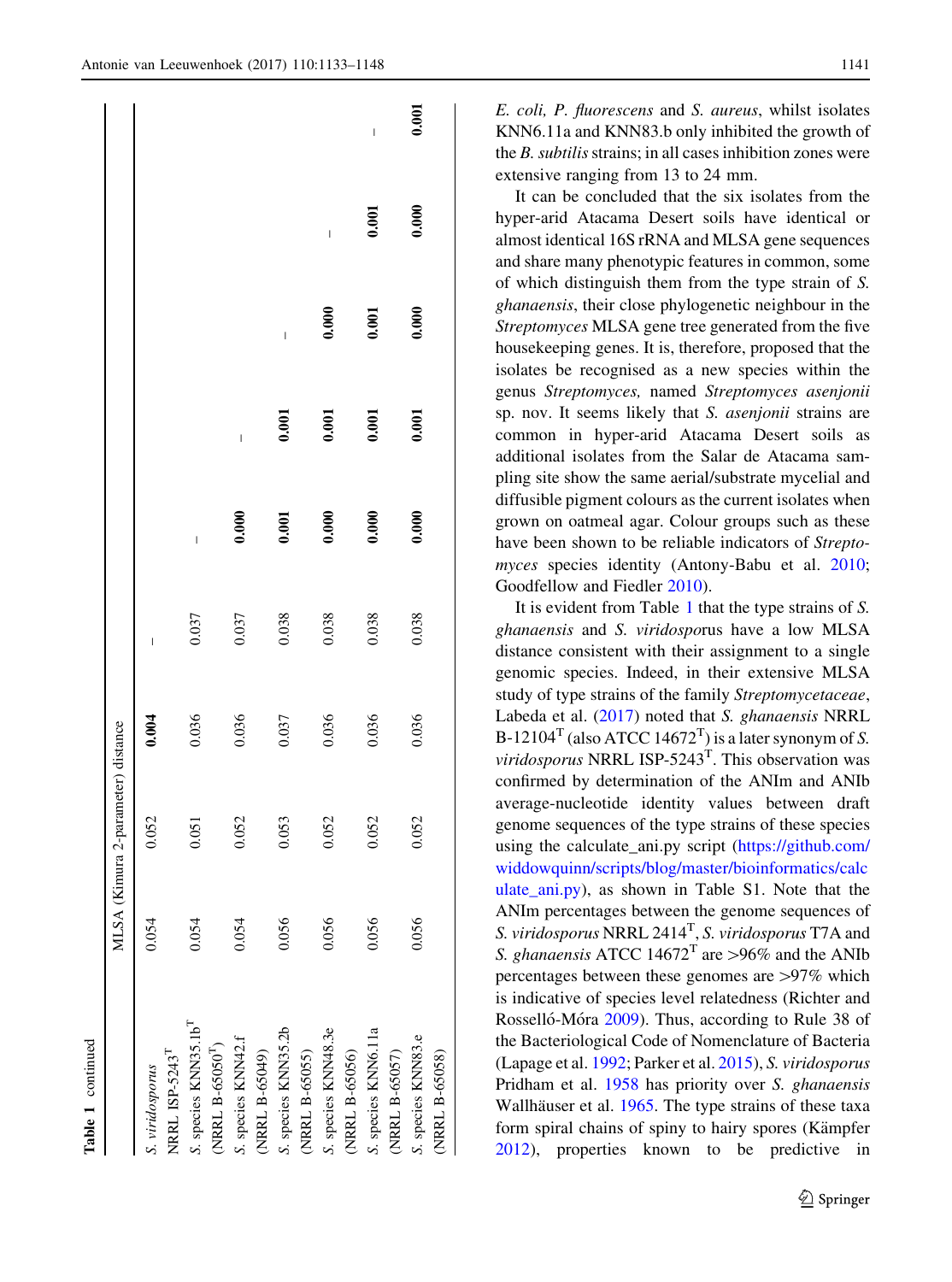| Media                                            | Growth  | Substrate mycelium colour Aerial spore mass colour |                        | Diffusible pigment     |
|--------------------------------------------------|---------|----------------------------------------------------|------------------------|------------------------|
| Glycerol-asparagine agar (ISP 5)                 | $+++$   | Dark grey                                          | Dark grey              | None                   |
| Inorganic salts-starch agar (ISP 4)              | $+++$   | Yellowish white                                    | Light yellowish orange | Light yellowish orange |
| Oatmeal agar (ISP 3)                             | $++++-$ | Yellowish white                                    | Light yellowish orange | Light yellowish orange |
| Peptone-yeast extract-iron agar (ISP 6)          | $+++$   | Yellowish grey                                     | Olivaceous grey green  | Yellowish grey         |
| Tryptone-yeast extract agar (ISP1 <sup>a</sup> ) | $+++$   | Yellowish white                                    | Light yellowish orange | Light yellowish orange |
| Tyrosine agar (ISP 7)                            | $+++$   | Yellowish white                                    | Light yellowish orange | Light yellowish orange |
| Yeast extract-malt extract agar (ISP 2)          | $+++++$ | White                                              | Dark yellowish orange  | Yellowish grey         |

<span id="page-10-0"></span>Table 2 Growth and cultural characteristics of all of the isolates on ISP media after incubation for 14 days at 28 °C

 $++++$  abundant growth;  $++$  very good growth

a ISP1 agar medium



Fig. 3 Scanning electron micrograph of isolate KNN35-1b<sup>T</sup> showing hairy ornamented spores in open spirals following growth on oatmeal agar at 28 °C for 14 days. *Bar* 1 µm

*Streptomyces* systematics (Labeda et al. [2012\)](#page-14-0) and have many physiological features in common (Kämpfer et al.  $1991$ ). Consequently, on the basis of these observations an emended description is given of *Streptomyces viridosporus* Pridham et al. [\(1958](#page-14-0)).

#### Description of *Streptomyces asenjonii* sp. nov.

*Streptomyces asenjonii* (a.sen.jo'ni.i. N.L. gen. n., *asenjonii*, named after Juan A. Asenjo in recognition of his promotion of work on Atacama Desert actinobacteria).

Aerobic, Gram-positive actinobacteria which form an extensively branched substrate mycelium which carry aerial hyphae that differentiate into open spirals of hairy ornamented spores. Grows from 10 to 50  $^{\circ}$ C, optimally 37  $\degree$ C; from pH 5 to 11, optimally 7.5; and in the presence of up to 5% w/v sodium chloride.

Produces acid and alkaline phosphatase, cysteine arylamidase, esterase lipase  $(C8)$ ,  $\beta$ -galactosidase,  $N$ -acetyl- $\beta$ -glucosaminidase and leucine and valine arylamidases (API ZYM tests), hydrolyses aesculin and arbutin, degrades adenine, elastin, hypoxanthine, starch, <sup>L</sup>–tyrosine and Tweens 20, 40, 60 and 80 and is resistant to aztreonam. Additional phenotypic properties are given in Table [4.](#page-11-0) The cell wall peptidoglycan contains *LL*-diaminopimelic acid and whole cell hydrolysates contain glucose, mannose, ribose and xylose. The major fatty acid is *iso*-hexadecanoic acid  $(iso-C<sub>16:0</sub>)$  and the predominant menaquinones are  $MK9(H<sub>6</sub>)$  and  $MK9(H<sub>8</sub>)$ . The polar lipid profile contains diphosphatidylglycerol, glycophospholipid, phosphatidylethanolamine, phosphatidylglycerol and phosphatidylinositol.

The type strain KNN  $35.1b^T$  (NCIMB  $15082^T$  - $=$  NRRL B-65050<sup>T</sup>) and strains KNN 6.11a, KNN 35.2b, KNN 42.f, KNN 48.3e and KNN 83.e were isolated from hyper-arid Atacama Desert soils. The GenBank/EMBL/DDBJ accession number for the 16S  $rRNA$  gene sequence of strain KNN  $35.1b^T$  is LT621750. The Digital Protologue database TaxoNumber for strain KNN  $35.1b<sup>T</sup>$  is TA00093.

Emended description of *Streptomyces viridosporus* Pridham, Hesseltine and Benedict 1958, 67<sup>AL</sup>

*Heterotypic synonym: Streptomyces ghanaensis Wallha¨usser, Nesemann, Pra¨ve and Steigler 1966, 734AL*

Most of the data are taken from Kämpfer et al. ([1991\)](#page-13-0) and Kämpfer ([2012\)](#page-13-0).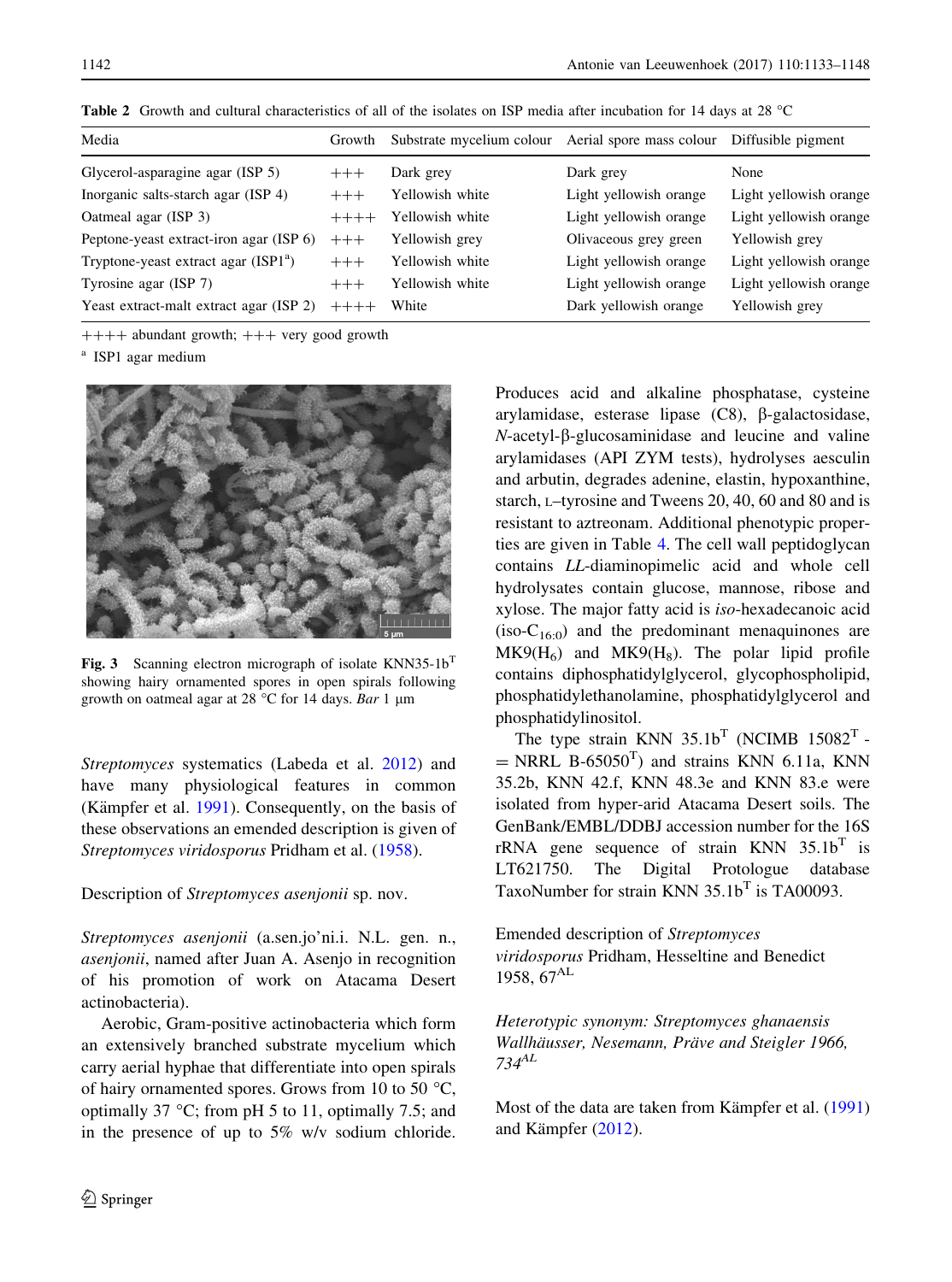| Fatty acids              | Isolate KNN 35.1b <sup>T</sup> | Isolate KNN 35.2b | Isolate KNN 42.f | S. ghanaensis NRRL B-12104T |
|--------------------------|--------------------------------|-------------------|------------------|-----------------------------|
| $Iso-C_{14:0}$           | 5.3                            | 7.6               | 8.1              | 3.7                         |
| Anteiso- $C_{15:0}$      | 17.5                           | 15.1              | 17.8             | 11.5                        |
| $Iso-C_{15:0}$           | 11.3                           | 7.2               | 8.4              | 5.2                         |
| $C_{16:0}$               | 4.0                            |                   | 6.7              | 3.0                         |
| $Iso-C_{16:0}$           | 24.2                           | 21.3              | 28.6             | 32.6                        |
| Iso-H $C_{16:0}$         | 3.0                            | 8.3               |                  | -                           |
| $C_{16:0}$               |                                | 8.8               |                  | 3.0                         |
| Iso-H $C_{16:1}$         |                                |                   | 4.4              | $8.8\,$                     |
| $Iso-C17:0$              | 6.9                            | 3.4               | 3.7              | 2.7                         |
| Anteiso- $C_{17:0}$      | 9.9                            | 6.4               | 7.8              | 12.3                        |
| $C_{17:1}$ CIS 9         | -                              |                   | -                | 1.2                         |
| $C_{17:1}$ ω 8c          | 0.9                            |                   | 0.7              | 1.2                         |
| Anteiso- $C_{17:1}$ ω 9c | 3.4                            | 3.3               | 3.7              | 6.6                         |
| Anteiso $-C_{17:1}$      | -                              |                   |                  | 6.6                         |
| $C_{17:0}$               | 0.8                            |                   | 0.9              | 0.4                         |
| $C_{17:0}$ 10-methyl     | $\overline{\phantom{0}}$       |                   | -                | 0.2                         |
| $C_{18:0}$               | 0.3                            | 4.2               | 1.3              |                             |
| $C_{18:0}$ @ 9c          | -                              |                   |                  |                             |
| Iso-H $C_{18:1}$         | 0.9                            |                   |                  | 1.4                         |
| Summed feature 3         | 2.0                            | 3.3               | 2.8              | 4.0                         |
| Summed feature 5         |                                | 6.1               | 1.7              | -                           |
| Summed feature 9         | 6.6                            | 5.1               | 3.0              | 3.8                         |

<span id="page-11-0"></span>Table 3 Fatty acid profiles (%) of representatives *Streptomyces* isolates and the type strain of *S. ghanaensis*

Trace proportions  $(\langle 0.9\% \rangle)$  are only cited for strains where other fatty acids were found at levels beyond this cut-off point

Summed feature 3, C<sub>16:1</sub>  $\omega$ 7cand/orC<sub>16:1</sub>  $\omega$ 6c; summed feature 5, *iso*-C<sub>17:1</sub>  $\omega$ 9c and/or C<sub>18:2</sub>  $\omega$ 6,9c; summed feature 9, *iso*-C<sub>19</sub>  $\omega$ 8a and/or  $iso-C_{17:1}$   $\omega$ 9c

Aerobic, Gram-stain positive actinobacteria that form substrate mycelia which bear a green aerial spore mass on glycerol-asparagine, salts-starch, oatmeal and yeast extract-malt extract agars. Short chains of over 10 spores are formed on these media. Spore surfaces are spiny to hairy. Melanoid pigments are not formed on peptone-yeast extract-iron or tyrosine agar or in tryptone-yeast broth. <sup>L</sup>-arabinose, <sup>D</sup>-cellobiose, <sup>D</sup>fructose, <sup>D</sup>-galactose, <sup>D</sup>-glucose, <sup>D</sup>- glucosamine, glycogen, <sup>D</sup>-maltose, <sup>D</sup>-mannitol, <sup>D</sup>-mannose, starch, <sup>D</sup>-trehalose, <sup>D</sup>-xylose, acetate, fumarate, and pyruvate are used as sole carbon sources, but not *myo*-inositol, <sup>D</sup>-tagatose or <sup>D</sup>-turanose.

The source of the type strain NRRL ISP-5243<sup>T</sup> -= NRRL 2414<sup>T</sup> is not known; '*S. ghanaensis*' NRRL B-12104 was isolated from soil from Ghana.

The type strain is  $ATCC$  27479 = CBS  $654.72 = BCRC$  (formerly CCRC)  $11870 = CCUG$  $37512 =$  DSM  $40243 =$  NBRC  $13353 =$  IMET  $43514 = JCM$   $4859 = KCTC$   $9145 = NCIMB$  $9824 = NRRL$   $2414 = NRRL$ -ISP  $5243 = RIA$  $1314 =$  VKM Ac-1769 = VKM Ac-618.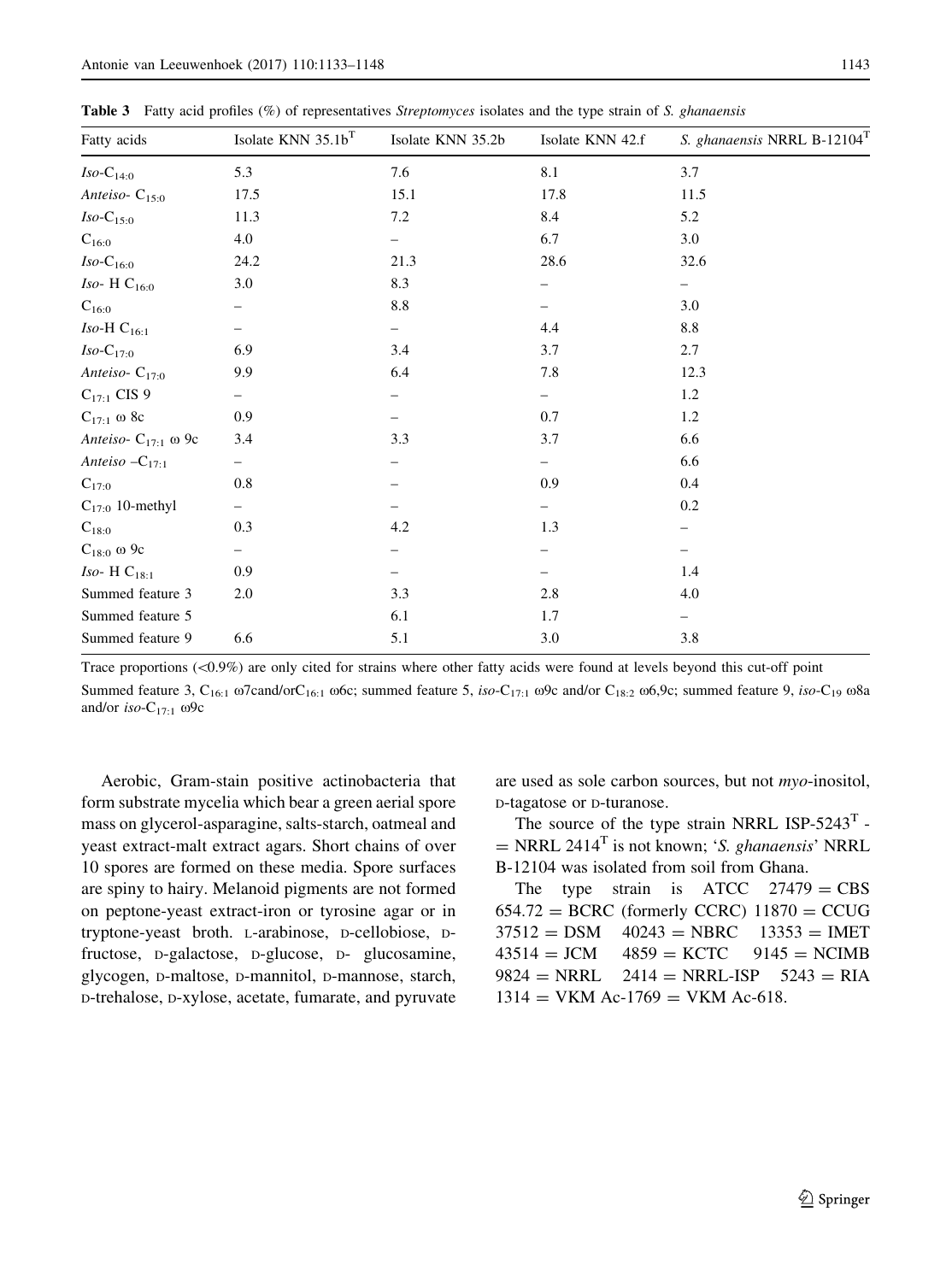| Characteristic                            | Isolate KNN<br>6.11a     | Isolate KNN<br>35.1 <sup>T</sup> | Isolate KNN<br>35.2b             | Isolate<br><b>KNN 42.f</b> | Isolate<br>KNN 43.e | Isolate<br><b>KNN 83.e</b> | S. ghanaensis NRRL<br>$B-12104$ <sup>T</sup> |
|-------------------------------------------|--------------------------|----------------------------------|----------------------------------|----------------------------|---------------------|----------------------------|----------------------------------------------|
| API ZYM tests                             |                          |                                  |                                  |                            |                     |                            |                                              |
| $N$ -Acetyl- $\beta$ -<br>glucosaminidase | $\! + \!$                | $^{+}$                           | $^{+}$                           | $^{+}$                     | $+$                 | $^{+}$                     |                                              |
| Esterase (C4)                             | $+$                      |                                  |                                  |                            |                     | $^{+}$                     |                                              |
| $\alpha$ -Glucuronidase                   | $^{+}$                   |                                  | $^{+}$                           |                            |                     | $^{+}$                     | $^{+}$                                       |
| α-Mannosidase                             | $\equiv$                 | $^{+}$                           |                                  | $^{+}$                     |                     |                            | $^{+}$                                       |
| GEN III BIOLOG microplate tests           |                          |                                  |                                  |                            |                     |                            |                                              |
| (a) Oxidation of sugars                   |                          |                                  |                                  |                            |                     |                            |                                              |
| $N$ -acetyl-D-<br>galactosamine           | $^{+}$                   |                                  |                                  |                            |                     | $\hspace{0.1mm} +$         | $\boldsymbol{+}$                             |
| $N$ -acetyl- $\beta$ -D-<br>mannosamine   | $\overline{\phantom{0}}$ |                                  |                                  |                            |                     |                            | $\boldsymbol{+}$                             |
| $N$ -acetyl-<br>neuraminic<br>acid        |                          |                                  |                                  |                            |                     |                            | $^{+}$                                       |
| D-Fucose                                  |                          | $^+$                             | $^+$                             | $^+$                       | $^+$                | $^+$                       |                                              |
| L-Fucose                                  | $^{+}$                   | $\hspace{0.1mm} +$               | $\hspace{.01in} +$               | $^{+}$                     | $\hspace{0.1mm} +$  | $\hspace{0.1mm} +$         |                                              |
| D-Glucose-6-<br>phosphate                 |                          | $^{+}$                           |                                  | $^{+}$                     |                     |                            | $\hspace{0.1mm} +$                           |
| $\alpha$ -D-Lactose                       | $^+$                     |                                  | $^{+}$                           | -                          | $+$                 |                            | $+$                                          |
| D-Mannitol                                | $^{+}$                   | $\hspace{0.1mm} +$               | $\hspace{0.1mm} +\hspace{0.1mm}$ |                            | $^{+}$              |                            | $\hspace{0.1mm} +$                           |
| $\beta$ -methyl-D-<br>Glucoside           | $+$                      | $^{+}$                           |                                  |                            |                     |                            |                                              |
| D-Salicin                                 | $^{+}$                   |                                  |                                  |                            |                     | $^{+}$                     | $+$                                          |
| D-Sorbitol                                | $+$                      | $^{+}$                           | $^{+}$                           | $^{+}$                     | $^{+}$              | $^{+}$                     |                                              |
| (b) Oxidation of amino acids              |                          |                                  |                                  |                            |                     |                            |                                              |
| L-Arginine                                | $+$                      | $+$                              | $^{+}$                           | $^{+}$                     | $+$                 | $^{+}$                     |                                              |
| L-Serine                                  | $^{+}$                   | $^{+}$                           |                                  | $^{+}$                     |                     |                            | $+$                                          |
| (c) Oxidation of organic acids            |                          |                                  |                                  |                            |                     |                            |                                              |
| Bromo-succinic<br>acid                    | $^{+}$                   | $^{+}$                           |                                  |                            |                     |                            |                                              |
| Butyric acid                              | $+$                      | $\hspace{0.1mm} +\hspace{0.1mm}$ | $\hspace{0.1mm} +\hspace{0.1mm}$ | $^+$                       | $\hspace{0.1mm} +$  | $\hspace{0.1mm} +$         |                                              |
| $\alpha$ -keto-Butyric<br>acid            | $+$                      | $^{+}$                           | $^{+}$                           | $^{+}$                     | $^{+}$              | $^{+}$                     |                                              |
| Citric acid                               | $\, +$                   | $^{+}$                           |                                  | $^{+}$                     | $^{+}$              |                            |                                              |
| $\alpha$ -keto-Glutaric<br>acid           | $+$                      |                                  |                                  | $^{+}$                     | $+$                 | $^{+}$                     | $+$                                          |
| D-Glucuronic<br>acid                      |                          |                                  |                                  |                            |                     |                            |                                              |
| α-hydroxy-<br>Butyric acid                | $\boldsymbol{+}$         |                                  |                                  | $\boldsymbol{+}$           |                     |                            | -                                            |
| L-Lactic acid                             | $^{+}$                   |                                  |                                  |                            |                     |                            |                                              |
| L-Malic acid                              | $^{+}$                   |                                  | $^+$                             | $^{+}$                     | $\hspace{0.1mm} +$  | $\hspace{0.1mm} +$         |                                              |
| Methyl pyruvate                           | $\overline{\phantom{a}}$ |                                  |                                  | $+$                        |                     |                            |                                              |
| L-Pyroglutamic<br>acid                    | $+$                      | $^{+}$                           | $+$                              | $\boldsymbol{+}$           | $+$                 |                            |                                              |

Table 4 Phenotypic tests that distinguish the isolates from one another and from *Streptomyces ghanaensis* NRRL B-12104<sup>T</sup>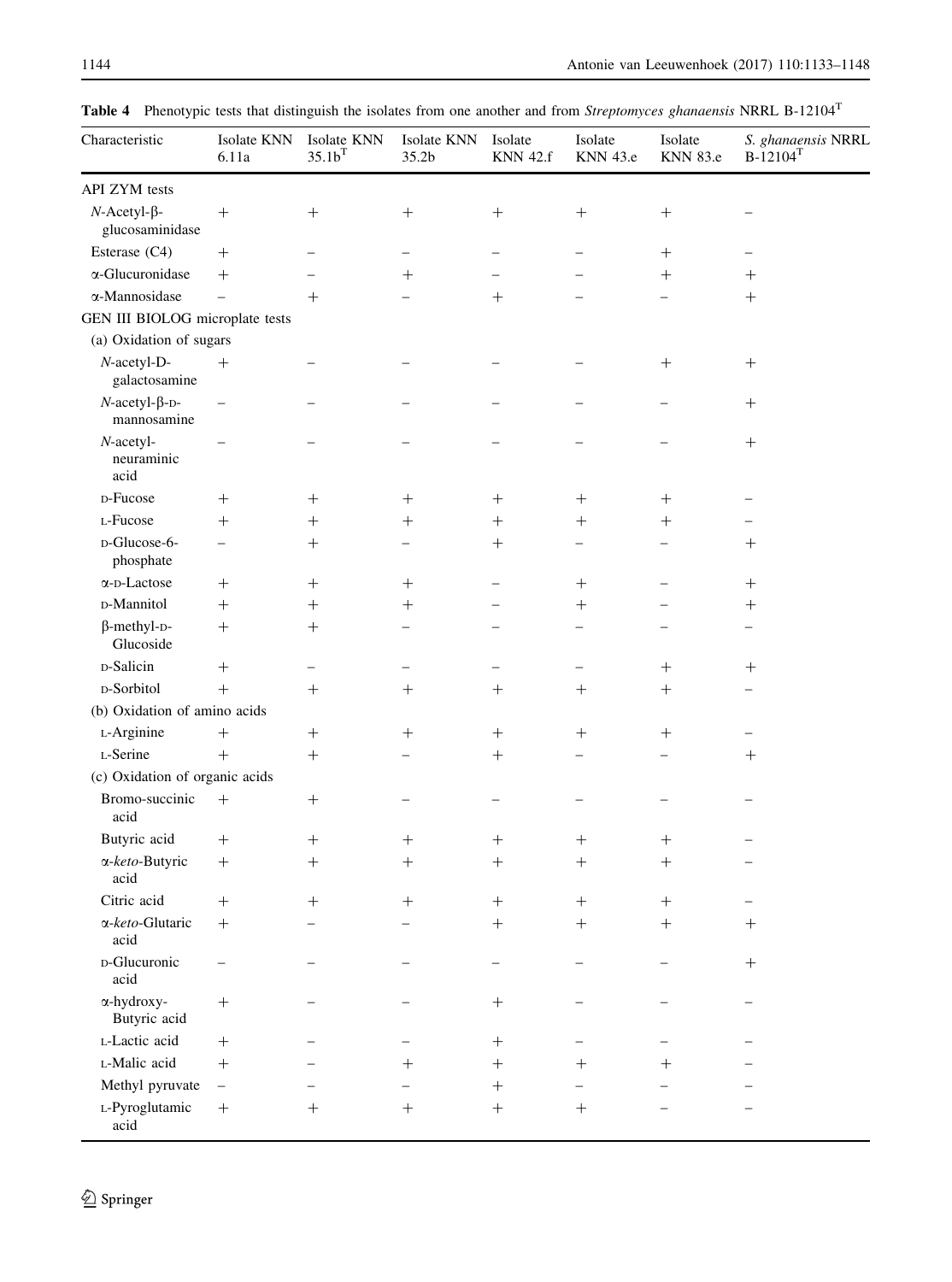<span id="page-13-0"></span>

| Characteristic                         | Isolate KNN<br>6.11a | Isolate KNN<br>35.1 <sup>T</sup> | Isolate KNN<br>35.2 <sub>b</sub> | Isolate<br><b>KNN 42.f</b> | Isolate<br><b>KNN</b> 43.e | Isolate<br><b>KNN 83.e</b> | S. ghanaensis NRRL<br>$B-12104$ <sup>T</sup> |
|----------------------------------------|----------------------|----------------------------------|----------------------------------|----------------------------|----------------------------|----------------------------|----------------------------------------------|
| (d) Resistance to inhibitory compounds |                      |                                  |                                  |                            |                            |                            |                                              |
| Lincomycin                             | $+$                  |                                  |                                  |                            |                            | $^{+}$                     |                                              |
| Potassium<br>tellurite                 | $+$                  | $^{+}$                           | $+$                              | $+$                        | $+$                        | $+$                        |                                              |
| Rifamycin SV                           | $+$                  | $^{+}$                           | $^{+}$                           | $^{+}$                     | $+$                        | $^{+}$                     |                                              |
| Sodium chloride<br>$(4\%, w/v)$        | $^{+}$               | $^{+}$                           | $^{+}$                           | $^{+}$                     | $^{+}$                     | $^{+}$                     |                                              |
| Sodium lactate<br>$(1\%)$              | $+$                  | $^{+}$                           |                                  | $+$                        | $^{+}$                     | $^{+}$                     |                                              |
| Tetrazolium blue                       | $+$                  |                                  |                                  |                            |                            | $+$                        |                                              |
| Tetrazolium<br>violet                  | $+$                  |                                  |                                  |                            |                            | $^{+}$                     |                                              |
| Troleandomycin                         | $+$                  |                                  |                                  |                            |                            | $^{+}$                     |                                              |
| (e) Growth at                          |                      |                                  |                                  |                            |                            |                            |                                              |
| pH 5                                   | $+$                  | $^{+}$                           |                                  |                            | $^{+}$                     | $^{+}$                     |                                              |
| Degradation test                       |                      |                                  |                                  |                            |                            |                            |                                              |
| Casein                                 | $+$                  | $^{+}$                           |                                  |                            |                            |                            |                                              |
| Growth at                              |                      |                                  |                                  |                            |                            |                            |                                              |
| 10 °C                                  | $^{+}$               | $^{+}$                           | $^{+}$                           | $^{+}$                     | $^{+}$                     | $^{+}$                     |                                              |
| 45 $\degree$ C                         |                      |                                  |                                  | $^{+}$                     |                            | $^{+}$                     |                                              |

 $+$  positive result;  $-$  negative result

Positive results recorded for all of the isolates and the *S. ghanaensis* type strain:API ZYM tests: acid and alkaline phosphatases, cysteine arylamidase, esterase lipase (C8), β-galactosidase, leucine and valine arylamidasesGEN III BIOLOG microplate tests: utilization of <sup>D</sup>-alanine, <sup>L</sup>-glutamic acid, <sup>L</sup>-histidine, inosine (amino acids), *N*-acetyl-D-glucosamine (amino-monosaccharide), glycyl-L-proline (dipeptide), acetic acid, acetoacetic acid,  $\gamma$ -amino-L-butyric acid, *p*-hydroxy-phenylacetic acid, *p*-malic acid, propionic acid (organic acids), gelatin (polymer), <sup>D</sup>-cellobiose, dextrin, <sup>D</sup>-fructose, <sup>D</sup>-galactose, b-gentiobiose, <sup>D</sup>-glucose, 3-*O*-methyl-D-glucose, <sup>D</sup>maltose, D-mannose, D-melibiose, sucrose, D-trehalose, D-turanose (sugars), D-galacturonic acid, L-galacturonic acid-Y-lactone, Dgluconic acid, b-hydroxy-butyric acid (sugar acids), <sup>D</sup>-arabitol, glycerol, *myo*-inositol (sugar alcohols), growth at pH6, resistance to aztreonam, guanidine hydrochloride, lincomycin, nalidixic acid, niaproof and growth in the presence of, sodium bromate, and sodium formate (1%, w/v)Other phenotypic tests: aesculin and arbutin hydrolysis, degradation of adenine, elastin, hypoxanthine, starch, <sup>L</sup>tyrosine, Tweens 40, 60 and 80 and growth at 20, 30 and 40 C Negative results recorded for all of the isolates and for the *S. ghanaensis* type strain:API ZYM tests: a-chymotrypsin, a-fucosidase, a-galactosidase, b-glucosidase, b-glucuronidase, lipase (C14) and naphthol-AS-BI-phosphohydrolaseGEN III BIOLOG microplate tests: utilization of D-aspartic acid, D-serine #1, D-serine #2 (amino acids), <sup>D</sup>-fructose-6-phosphate, stachyose (sugars), glucuronamide (amine hexose), <sup>D</sup>-lactic acid methyl ester, mucic acid, quinic acid, <sup>D</sup>-saccharic acid (organic acids), pectin (polymer) and resistance to fusidic acid and minocyclineOther phenotypic tests: allantoin and urea hydrolysis, nitrate reduction, H2S production, degradation of cellulose, chitin, guanine, tributyrin, uric acid, xanthine, xylan and growth in the presence of sodium chloride  $(8\%, w/v)$  and at 4 and 50 °C Non-reproducible results recorded for all of the strains:GEN III BIOLOG microplate tests: utilisation of <sup>D</sup>- raffinose (trisaccharide), <sup>L</sup>-rhamnose (monosaccharide), <sup>L</sup>-alanine, <sup>L</sup>-aspartic acid (amino acids), citric acid, formic acid, a-keto-glutaric acid (organic acids), Tween 40 (surfactant); resistance to vancomycin (antibiotic), lithium chloride (heavy metal) and growth in presence of sodium butyrate (salt)

Acknowledgements KB and HI are grateful to the Thai and Malaysian Governments, respectively for PhD scholarships, IN for a postdoctoral fellowship from Newcastle University and ATB and MG for Emeritus Fellowships from the Leverhulme Trust. Mention of trade names or commercial products in this publication is solely for the purpose of providing specific information and does not imply recommendation or endorsement by the U.S. Department of Agriculture. USDA is an equal opportunity provider and employer. DPL and the ARS Culture Collection CRIS project was supported by ARS National Program 301.

Conflict of interest The authors declare that they have no conflicts of interest.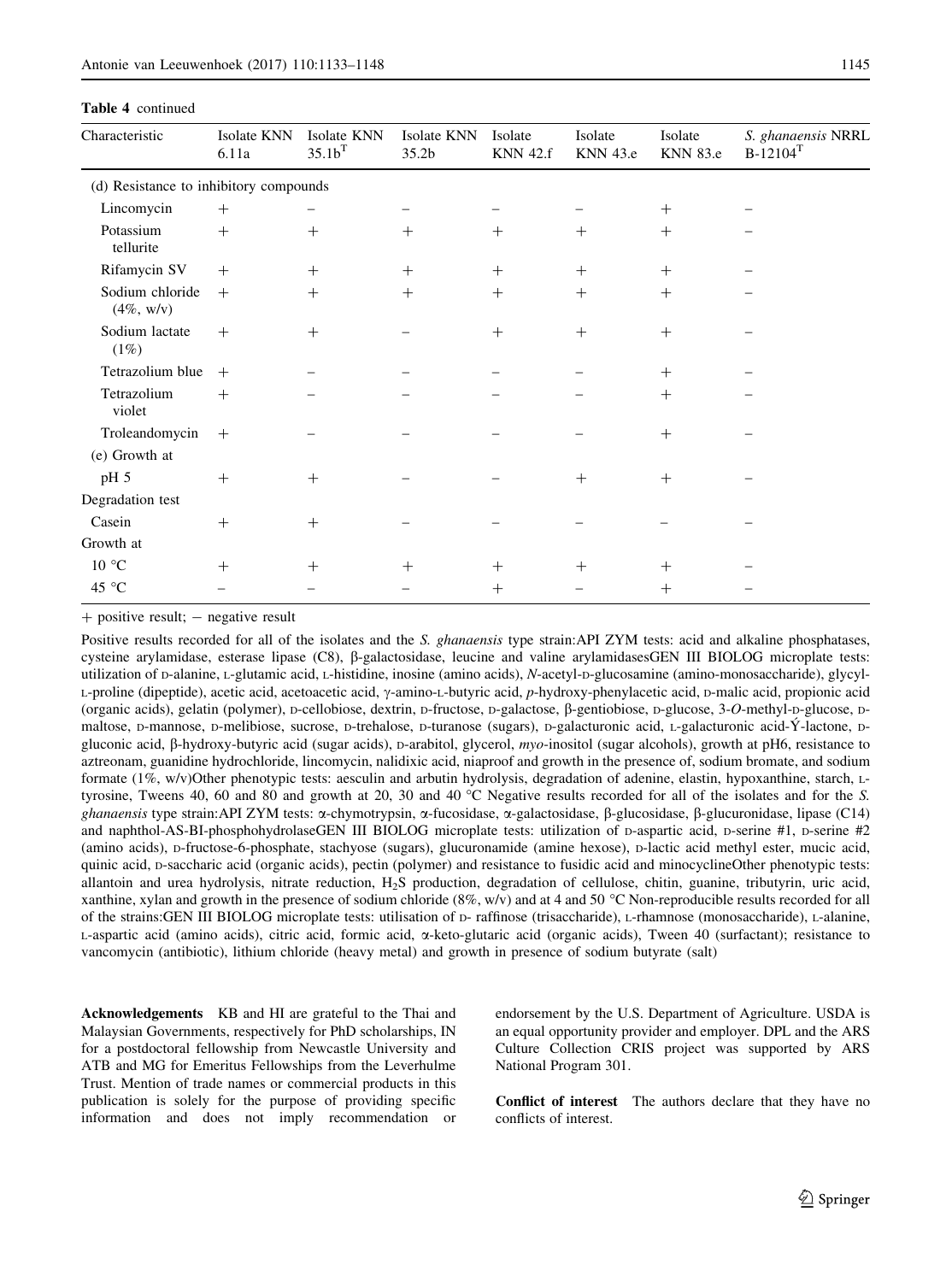<span id="page-14-0"></span>Ethical statement This article does not contain any studies with human participants and/or animals performed any of the authors. Formal consent is not required in this study.

Open Access This article is distributed under the terms of the Creative Commons Attribution 4.0 International License ([http://](http://creativecommons.org/licenses/by/4.0/) [creativecommons.org/licenses/by/4.0/\)](http://creativecommons.org/licenses/by/4.0/), which permits unrestricted use, distribution, and reproduction in any medium, provided you give appropriate credit to the original author(s) and the source, provide a link to the Creative Commons license, and indicate if changes were made.

#### References

- Antony-Babu S, Stach JEM, Goodfellow M (2010) Computerassisted numerical analysis of colour-group data for dereplication of streptomycetes for bioprospecting and ecological purposes. Antonie Van Leeuwenhoek 9(7):231– 239. doi[:10.1007/s10482-009-9404-x](http://dx.doi.org/10.1007/s10482-009-9404-x)
- Boubetra D, Sabaoua N, Zitouni A, Bijani C, Lebrihi A, Mathieu F (2013) Taxonomy and chemical characterisation of new antibiotics produced by *Saccharothrix* SA 198 isolated from a Saharan soil. Microbiol Res 168:223–230
- Bull AT, Asenjo JA (2013) Microbiology of hyper-arid environments: recent thoughts from the Atacama Desert, Chile. Antonie Van Leeuwenhoek 103:1173–1179
- Bull AT, Asenjo JA, Goodfellow M, Gómez-Silva B (2016) The Atacama Desert: technical resources and the growing importance of novel microbial diversity. Ann Rev Microbiol 70:215–234. doi[:10.1146/annurev-micro-102215-](http://dx.doi.org/10.1146/annurev-micro-102215-095236) [095236](http://dx.doi.org/10.1146/annurev-micro-102215-095236)
- Busarakam K, Bull AT, Girard G, Labeda DP, van Wezel GP, Goodfellow M (2014) *Streptomyces leeuwenhoekii* sp. nov., the producer of chaxalactins and chaxamycins, forms a distinct branch in *Streptomyces* gene trees. Antonie van Leeuwenhoek 105:849–861. doi:[10.1007/s10482-014-](http://dx.doi.org/10.1007/s10482-014-0139-y) [0139-y](http://dx.doi.org/10.1007/s10482-014-0139-y)
- Busarakam K, Bull AT, Trujillo ME, Riescu R, Sangal V, van Wezel GP, Goodfellow M (2016a) *Modestobacter caceserii* sp.nov., novel actinobacteria with an insight into their adaptive mechanisms for survival in extreme hyper-arid Atacama Desert soils. Appl Microbiol 39:243–251
- Busarakam K, Brown R, Bull AT, Tan GYA, Zucchi TD, da Silva LJ, de Souza WR, Goodfellow M (2016b) Classification of thermophilic actinobacteria isolated from arid desert soils, including the description of *Amycolatopsis deserti* sp.nov. Antonie van Leewuenhoek 109:319–334
- Collins MD, Goodfellow M, Minnikin DE, Alderson G (1985) Menaquinone composition of mycolic acid-containing actinomycetes and some sporoactinomycetes. J Appl Bacteriol 58:77–86. doi[:10.1111/j.1365-2672.1985.tb01431.x](http://dx.doi.org/10.1111/j.1365-2672.1985.tb01431.x)
- Edgar RC (2004) MUSCLE: multiple sequence alignment with high accuracy and high through put. Nucleic Acids Res 32:1792–1797
- Elsayed SS, Trusch F, Deng H, Raab A, Prokes I, Busarakam K, Asenjo JA, Andrews BA, van West P, Bull AT, Goodfellow M, Yi Y, Ebel R, Jaspars M, Rateb M (2015) Chaxapeptin, a lasso peptide from extremotolerant *Streptomyces*

*leeuwenhoekii* strain C58 from the hyperarid Atacama Desert. J Org Chem 80:10252–10260

- Felsenstein J (1981) Evolutionary trees from DNA sequences: A maximum likelihood approach. J Mol Evol 17:368–376
- Felsenstein J (1985) Confidence limits on phylogenies: an approach using the bootstrap. Evolution 39:783–791
- Fiedler H-P (2004) Screening for bioactivity. In: Bull AT (ed) Microbial diversity and bioprospecting. American Society of Microbiology, Washington, DC, pp 324–335
- Fitch WM (1971) Towards defining the course of evolution: minimum change for a specific tree topology. Syst Zool 20:400–416
- Goloboff PA, Farris JS, Nixon KC (2008) TNT, a free program for phylogenetic analysis. Cladistics 24:774–786
- Goodfellow M, Fiedler HP (2010) A guide to successful bioprospecting: informed by actinobacterial systematics. Antonie van Leeuwenhoek 98:119–142
- Goris J, Konstantinidis KT, Klappenbach JA, Coenye T, Vandamme P, Teidje JM (2007) DNA-DNA hybridization values and their relationship to whole-genome sequence similarities. Int J Syst Evol Microbiol 57:81–91
- Guo Y, Zheng W, Rong X, Huang Y (2008) A multilocus phylogeny of the *Streptomyces griseus* 16S rRNA gene clade: use of multilocus gene analyses for streptomyces systematics. Int J Syst Evol Microbiol 58:149–159
- Guo X, Liu N, Li X, Ding Y, Shang F, Gao Y, Ruan J, Huang Y (2015) Red soils harbor diverse culturable actinomycetes that are promising sources of novel secondary metabolites. Appl Environ Microbiol 81:3086–3103
- Hayakawa M, Nonomura H (1987) Humic acid vitamin agar: a new medium for the selective isolation of soil actinomycetes. J Ferm Technol 65:501–509
- Hong K, Gao A, Xie Q, Gao H, Zhuang L, Lin H, Yu H, Li J, Yao X, Goodfellow M, Ruan J (2009) Actinomycetes for marine drug discovery isolated from mangrove soils and plants in China. Mar Drugs 7:24–44
- Idris H, Nouioui I, Asenjo JA, Bull AT, Goodfellow M (2017a) *Lentzia chajnantorensis* sp.nov., a very high altitude actinobacterium isolated from Cerro Chajnantor gravel soil in northern Chile. Antonie van Leeuwenhoek. doi[:10.1007/](http://dx.doi.org/10.1007/s10482-017-0851-5) [s10482-017-0851-5](http://dx.doi.org/10.1007/s10482-017-0851-5)
- Idris H, Labeda DP, Nouioui I, Castro JF, Montero-Calasanz MC, Bull AT, Asenjo JA, Goodfellow M (2017b) *Streptomyces aridus* sp.nov., isolated from a high altitude Atacama Desert soil and emended description of *Streptomyces noboritoensis* Isono et al. 1957. Antonie van Leeuwenhoek 110(5):705–717. doi[:10.1007/s10482-017-0838-2](http://dx.doi.org/10.1007/s10482-017-0838-2)
- Kämpfer P (2012) Genus Streptomyces. In: Goodfellow M, Kämpfer P, Busse HJ, Trujillo ME, Suzuki KI, Ludwig W, Whitman WB (eds) Bergey's manual of systematic bacteriology, vol 5, 2nd edn. The *Actinobacteria,* Part B. Springer, New York, pp 1455–1767
- Kämpfer P, Kroppenstedt RM, Dott W (1991) A numerical classification of the general *Streptomyces* and *Streptoverticillium* using miniaturized physiological tests. J Gen Microbiol 137:1331–1891
- Kelly KL (1964) Centroid notations for revised ISCC-NBS colour name blocks. J Res Nat Bur Stand USA 61:472
- Kim SB, Goodfellow M (2002) *Streptomyces thermospinisporus* sp. nov., a moderately thermophilic carboxydotrophic *streptomycete* isolated from soil. Int J Syst Evol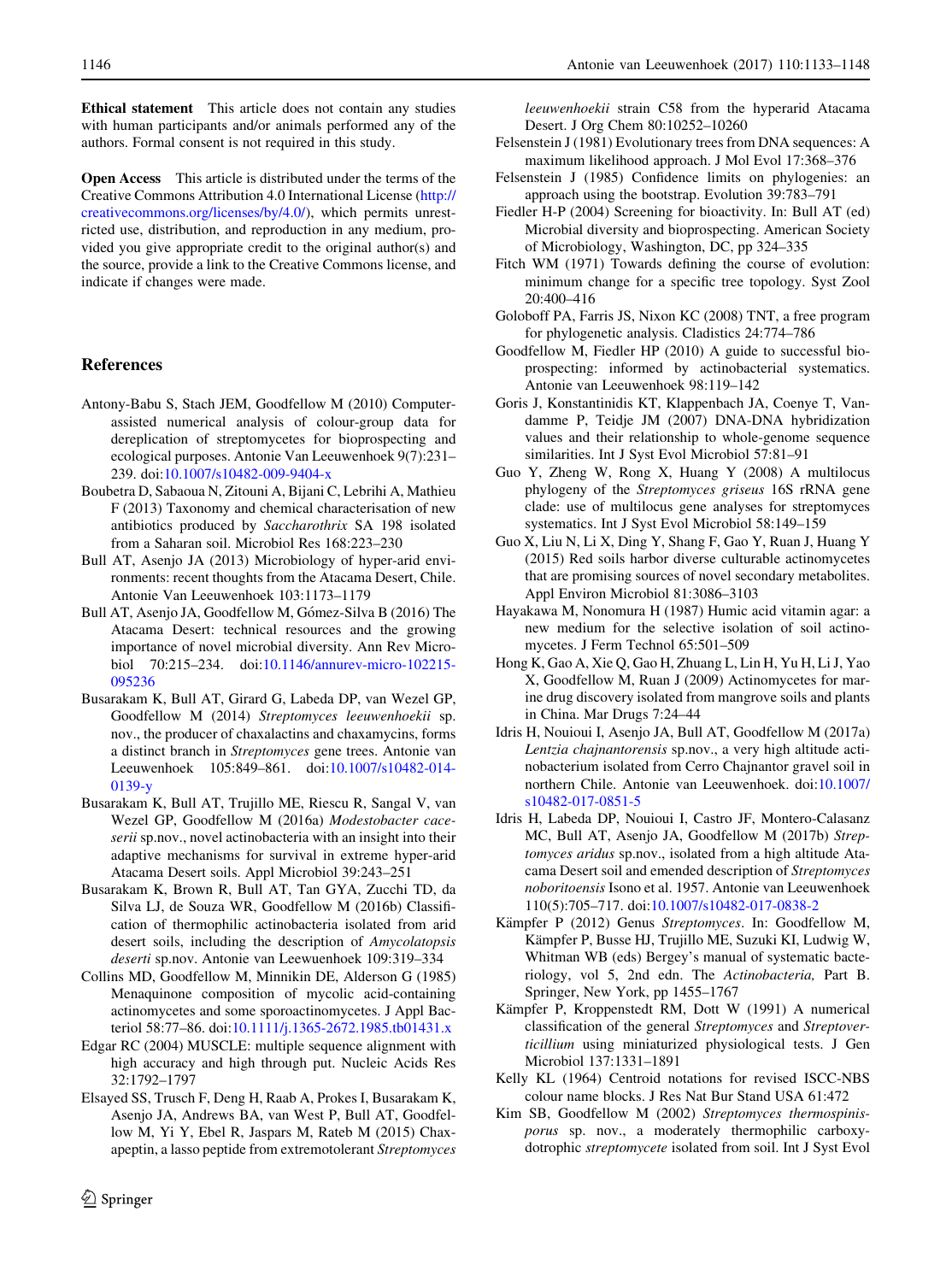<span id="page-15-0"></span>Microbiol 52:1225–1228. doi[:10.1099/00207713-52-4-](http://dx.doi.org/10.1099/00207713-52-4-1225) [1225](http://dx.doi.org/10.1099/00207713-52-4-1225)

- Kimura M (1980) A simple method for estimating evolutionary rate of base substitutions through comparative studies of nucleotide sequences. J Mol Evol 16:111–120
- Küster E, Williams ST (1964) Selection of media for isolation of streptomycetes. Nature 202:928–929
- Labeda DP (2016) Taxonomic evaluation of putative *Streptomyces scabiei* strains held in the ARS Culture Collection (NRRL) using multi-locus sequence analysis. Antonie van Leeuwenhoek 109:349–356. doi:[10.1007/s10482-015-](http://dx.doi.org/10.1007/s10482-015-0637-6) [0637-6](http://dx.doi.org/10.1007/s10482-015-0637-6)
- Labeda DP, Goodfellow M, Brown R, Ward AC, Lanoot B, Vanncanneyt M, Swings J, Kim SB, Liu Z, Chun J, Tamura T, Oguchi A, Kikuchi T, Kikuchi H, Nishii T, Tsuji K, Yamaguchi Y, Tase A, Takahashi M, Sakane T, Suzuki KI, Hatano K (2012) Phylogenetic study of the species within the family *Streptomycetaceae*. Antonie van Leeuwenhoek 101:73–104
- Labeda DP, Doroghazi JR, Ju KS, Metcalf WW (2014) Taxonomic evaluation of *Streptomyces albus* and related species using multilocus sequence analysis and proposals to emend the description of *Streptomyces albus* and describe *Streptomyces pathocidini* sp. nov. Int J Syst Evol Microbiol 64:894–900. doi:[10.1099/ijs.0.058107-0](http://dx.doi.org/10.1099/ijs.0.058107-0)
- Labeda DP, Rong X, Huang Y, Doroghazi JR, Ju KS, Metcalf WW (2016) Taxonomic evaluation of species in the *Streptomyces hirsutus* clade using multi-locus sequence analysis and proposals to reclassify several species in this clade. Int J Syst Evol Microbiol 66:2444–2450
- Labeda DP, Dunlap CA, Rong X, Huang Y, Duroghazi JR, Ju KS, Metcaff WW (2017) Phylogenetic relationships in the family *Streptomycetaceae* using multilocus sequence analysis. Antonie van Leeuwenhoek 10(4):563–583. doi[:10.1007/s10482-016-0824-0](http://dx.doi.org/10.1007/s10482-016-0824-0)
- Lapage SP, Sneath PHA, Lessel EF, Skerman VBD, Seeliger HPR, Clark WA (1992) International code of nomenclature of bacteria (1990 revision). ASM Press, Washington, DC
- Lechevalier MP, Lechevalier HA (1970) Chemical composition as a criterion in the classification of aerobic actinomycetes. Int J Syst Evol Microbiol 20:435–443. doi[:10.1099/00207](http://dx.doi.org/10.1099/00207713-20-4-435) [713-20-4-435](http://dx.doi.org/10.1099/00207713-20-4-435)
- Meier-Kolthoff JP, Auch AF, Klenk H-P, Göker M (2013a) Genome sequence-based species delimitation with confidence intervals and improved distance functions. BMC Bioinform 14:60
- Meier-Kolthoff JP, Göker M, Spröer C, Klenk H-P (2013b) When should a DDH experiment be mandatory in microbial taxonomy? Arch Microbiol 195:413–418
- Meier-Kolthoff JP, Hahnke RL, Petersen J, Scheuner C, Michael V, Fiebig A, Rohde C, Rohde M, Fartmann B, Goodwin LA, Chertkov O, Reddy T, Pati A, Ivanova N, Markowitz V, Kyrpides NC, Woyke T, Göker M (2014) Klenk H-P  $(2014)$  Complete genome sequence of DSM 30083<sup>T</sup>, the type strain (U5/41T) of *Escherichia coli*, and a proposal for delineating subspecies in microbial taxonomy. Stand Genomic Sci 10:2
- Meklat A, Sabaou N, Zitouni A, Mathieu F, Lebrihi F (2011) Isolation, taxonomy and antagonistic properies of halophilic actinomycetes in Saharan soils of Algeria. Appl Environ Microbiol 77:6710–6714
- Minnikin DE, O'Donnell AG, Goodfellow M, Alderson G, Athalye M, Schaal A, Parlett JH (1984) An integrated procedure for the extraction of bacterial isoprenoid quinones and polar lipids. J Microbiol Methods 2:233–241
- Murray PR, Boron EJ, Pfaller MA, Tenover FC, Yolken RH (1999) Manual of clinical microbiology, 7th edn. ASM Press, Washington, DC
- Nachtigall J, Kulik A, Helaly S, Bull AT, Goodfellow M, Asenjo JA, Maier A, Wiese J, Imhoff JF, Süssmuth RD, Fiedler HP (2011) Atacamycins A-C, 22 membered antitumor macrolide derivatives produced by *Streptomyces* sp. C38. J Antibiot (Tokyo) 64:775–780
- Nguyen L-T, Schmidt HA, von Haeseler A, Minh BQ (2015) IQ-TREE: a fast and effective stochastic algorithm for estimating maximum likelihood phylogenies. Mol Biol Evol 32:268–274
- O'Donnell AG, Falconer C, Goodfellow M, Ward AC, Williams E (1993) Biosystematics and diversity amongst novel carboxydotrophic actinomycetes. Antonie Van Leeuwenhoek 64:325–340. doi:[10.1007/Bf00873091](http://dx.doi.org/10.1007/Bf00873091)
- Okoro CK, Brown R, Jones AL, Andrews BA, Asenjo JA, Goodfellow M, Bull AT (2009) Diversity of culturable actinomycetes in hyper-arid soils of the Atacama Desert, Chile. Antonie van Leeuwenhoek 95:121–133. doi:[10.](http://dx.doi.org/10.1007/s10482-008-9295-2) [1007/s10482-008-9295-2](http://dx.doi.org/10.1007/s10482-008-9295-2)
- Okoro CK, Bull AT, Mutreja A, Rong X, Huang Y, Goodfellow M (2010) *Lechevalieria atacamensis* sp. nov., *Lechevalieria deserti* sp. nov. and *Lechevalieria roselyniae* sp. nov., isolated from hyperarid soils. Int J Syst Evol Microbiol 60:296–300
- Parker CT, Tindall BJ, Garrity GM (2015) International code of nomenclature of prokaryotes. Prokaryotic code (2008 revision). Int J Syst Evol Microbiol. doi:[10.1099/ijsem.0.](http://dx.doi.org/10.1099/ijsem.0.000778) [000778](http://dx.doi.org/10.1099/ijsem.0.000778)
- Pattengale ND, Alipour M, Bininda-Emonds ORP, Moret BME, Stamatakis A (2010) How many bootstrap replicates are necessary? J Comput Biol 17:337–354
- Pridham TG, Hesseltine CW, Benedict RG (1958) A guide for the classification of streptomycetes according to selected groups, placement of strains in morphological groups. Appl Microbiol 6:52–79
- Rateb MF, Houssen WE, Arnold M, Abdelrahman MH, Deng H, Harrison WTA, Okoro CY, Asenjo JA, Andrews BA, Ferguson G, Bull AT, Goodfellow M, Ebel R, Jaspars M (2011a) Chaxamycins A-D, bioactive ansamycins from a hyper-arid desert *Streptomyces* sp. J Nat Prod 74:1491–1499
- Rateb MF, Houssen WE, Harrison WTA, Deng H, Okoro CY, Asenjo JA, Andrews BA, Bull AT, Goodfellow M, Ebel R, Jaspars M (2011b) Diverse metabolic profiles of a *Streptomyces* strain isolated from a hyper-arid environment. J Nat Prod 74:1965–1971
- Richter M, Rosselló-Móra R (2009) Shifting the genomic gold standard for the prokaryotic species definition. Proc Natl Acad Sci USA 106:19126–19131
- Rong X, Huang Y (2010) Taxonomic evaluation of the *Streptomyces griseus* clade using multilocus sequence analysis and DNA:DNA hybridisation with proposal to combine 29 species and three subspecies as 11 genomic species. Int J Syst Evol Microbiol 60:696–703
- Rong X, Huang Y (2012) Taxonomic evaluation of the *Streptomyces hygroscopicus* clade using multilocus sequence